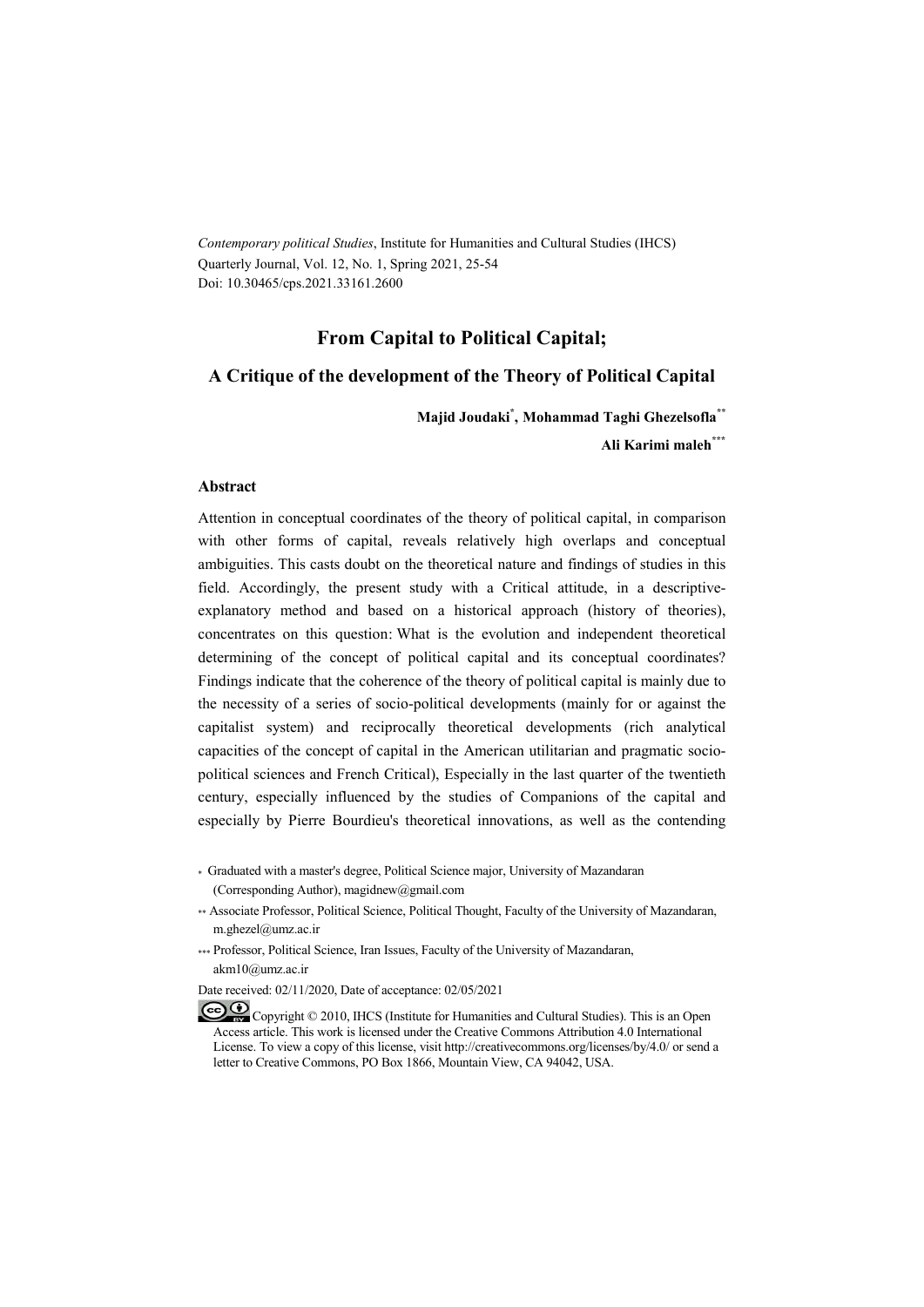views of late scholars in various fields of political capital (Influenced by three theoretical origins based on social capital, symbolic and total), it has been laid. basically political capital did not exist in a pure form and therefore no single definition can be considered for it. However the Definitive core of this capital can be explained as a metaphor of the accumulation of power with the ultimate goal of political legitimacy.

**Keywords:** Political Capital, Political Legitimacy, Social Capital, Symbolic Capital, Total Capital.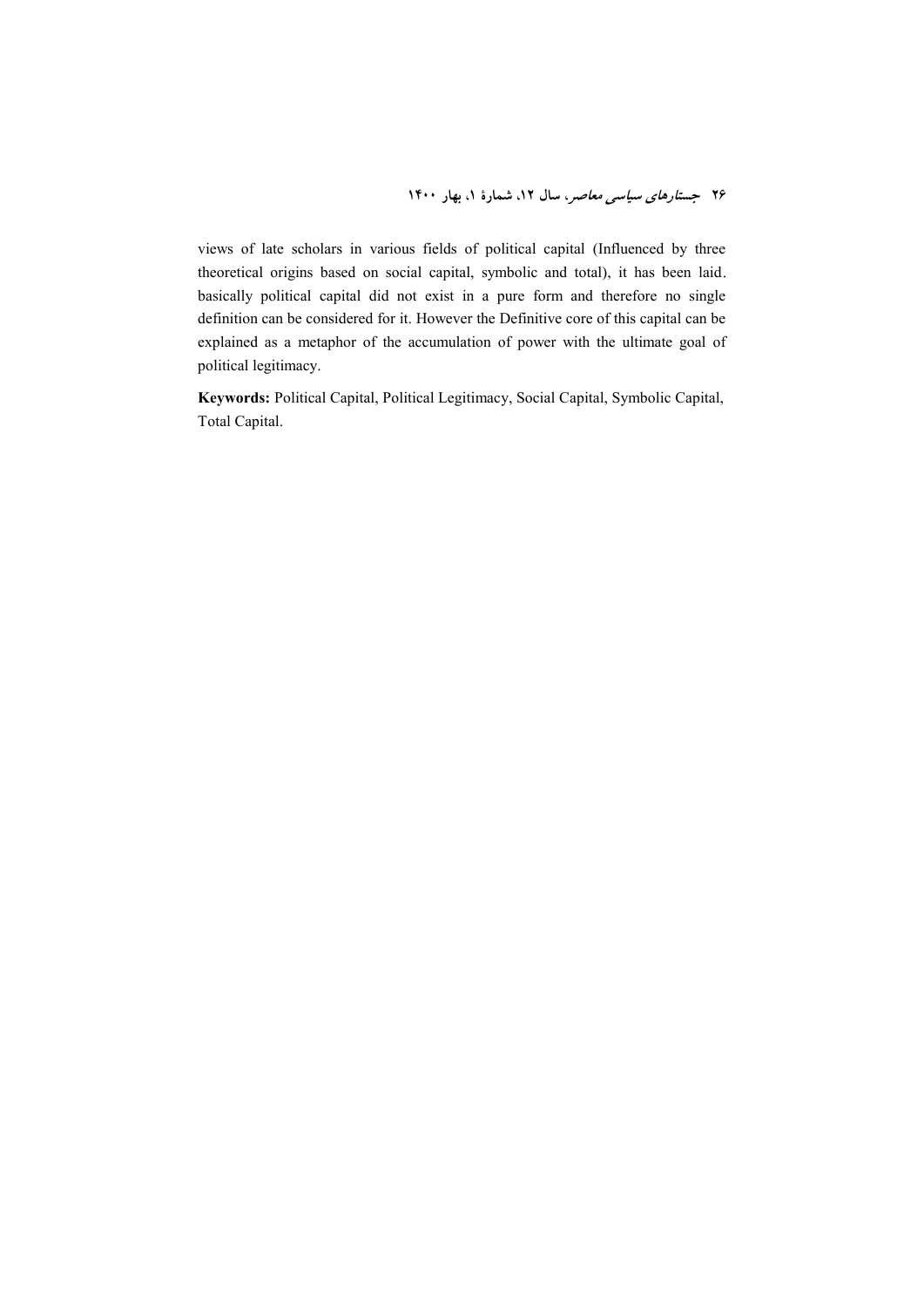*جستارهای سیاسی معاصر*، پژوهشگاه علوم انسانی و مطالعات فرهنگی فصلنامهٔ علمی (مقالهٔ علمی ــ پژوهشی)، سال ۱۲، شمارهٔ ۱، بهار ۱۴۰۰، ۲۷ ـ ۵۴

از سرمايه تا سرماية سياسي؛ نقدي بر تكوين نظرية سرماية سياسي

مجيد جودکيءَ محمدتقى قزلسفلى. \*\*، على كريمى مله \*\*\*

### حكىدە

تأملی در مختصات مفهومی نظریه سرمایه سیاسی در مقایسه با سایر اشکال سرمایه، تــداخل و هم یوشانی های مفهومی به نسبت بالایی را آشکار می سازد. این امر سبب ایجـاد تردیــد در ماهیت نظری و یافتههای برآمده از مطالعات این حوزه، می شـود. بـر همـین مبنـا، پــژوهش حاضر با نگرشی انتقادی، به روش توصیفی – تبیینی و بـر پایـه رویکـرد تــاریخ نظریــههــا، دریی پاسخ به این پرسش است: سیر تکوین و تعیّن نظری مستقل مفهوم سـرمایه سیاســی و مختصات مفهوم ٍ أن، به چــه صــورت اســت؟ يافتــههــا حــاكي اســت كــه انســجام نظريــه سرمايه سياسي، عمدتاً درنتيجەي وقوع سلسله تحولات اجتمـاعى –سياســي ( لــه يــا عليــه نظام سرمایهداری) و تحـولات نظـری (ظرفیــتهــای تحلیلــی سرشــار مفهــوم ســرمایه در علوم اجتماعی – سیاسی سوداندیش و عملگرایانه آمریکا و انتقادی فرانسه) بهخصبوص در ربع أخر قرن بيستم و يهويژه متأثر از مطالعات اصحاب سرمايه و در رأس أنان نوأوريهــاي نظری بوردیو و پهعلاوه تضارب آراء محققان متأخر جوزههای علمی مختلـف در عرصـهی

\* فارغ|لتحصیل مقطع کارشناسی ارشد، گرایش علوم سیاسی، دانشگاه مازندران (نویسندهٔ مسئول)،  $mag$ idnew@gmail.com \_\_<br>\*\* دانشیار علوم سیاسی، گرایش اندیشهٔ سیاسی، عضو هیئت علمی دانشگاه مازندران، m.ghezel@umz.ac.ir \*\*\* استاد علوم سیاسی، گرایش مسائل ایران، عضو هیئت علمی دانشگاه مازندران، akm10@umz.ac.ir تاريخ دريافت: ١٣٩٩/٠٨/١٢، تاريخ پذيرش: ١٤٠٠/٠٢/١٢

Copyright © 2018, IHCS (Institute for Humanities and Cultural Studies). This is an Open Access article distributed under the terms of the Creative Commons Attribution 4.0 International, which permits others to download this work, share it with others and Adapt the material for any purpose.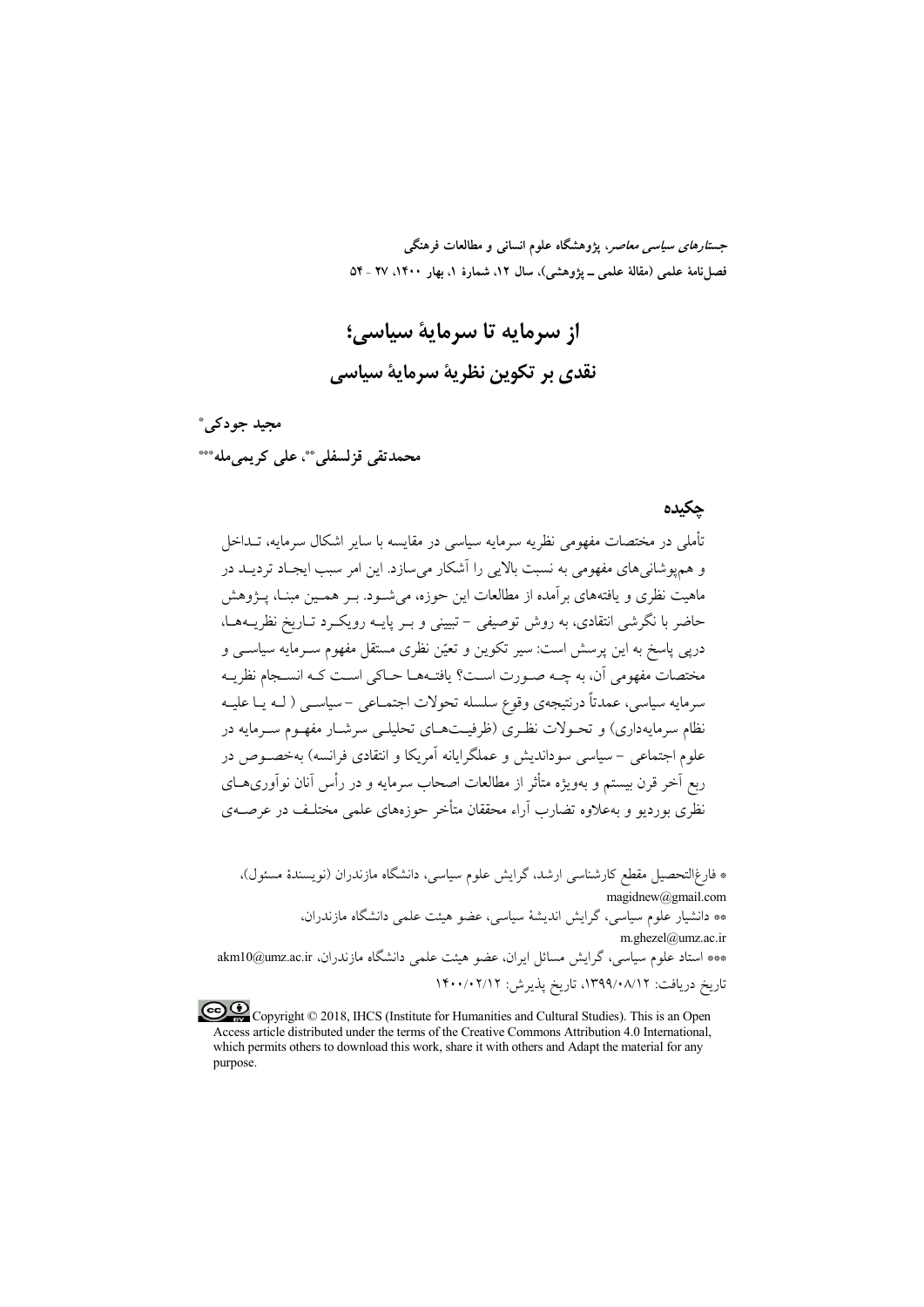سرمایه سیاسی (متأثر از سه خاستگاه نظری مبتنی بر سرمایههای اجتماعی، نمـادین و کــا)، پیریزی شده است. اساساً هیچگاه این سرمایه بهصورت خالص وجود ندارد و لذا نمی تـوان تعریفی یکّه برای آن در نظر گرفت. با این حال، هسته اصلی معرّف این سرمایه بـه صـورت استعارهای از انباشت قدرت با هدف غایی مشروعیت سیاسی، قابل تبیین است. **کلیدواژهها:** سه مایه سیاسه ,، مشه وعیت سیاسه ,، سه مایه اجتمـاعی، سه مایه نمـادین، سرمايه كل.

### ۰. مقدمه

ظرفیتها و یوپایی مفهومی نظریه سـرمایه، ماهیـت آن را همچنــان بــدیع و بــاطراوت نگــه داشته است. استفاده فزاینـده از واژه سـرمایه در آثـار آکادمیـک و ژورنالیسـتی و سـخنان سیاستورزان، گواه این گزاره است. در همـین راسـتا مـی تـوان بـه کتـابهـای *سـرمایه در* قسر*ن بیست ویکیم (*Capital in Twenty-First Century) (۲۰۱۳) و سبز مایه و ایسدئولوژی (Capital and Ideology) (۲۰۱۹) هر دو از تومایس پیکتـی (Thomas Pictty)، اشـاره داشـت. به باور صاحب نظران، نظریه *سرمایه سیاسی* از حیـث تـاریخی وامـدار فلسـفه اجتمـاعی و سیاسی مـارکس اسـت. مـارکس (۱۸۶۷) در آثـار مختلـف خـود از جملـه کتـاب *سـرمایه؛ نقدى بر اقتصاد سياسـي (*Capital; A Critique of Political Economy) بــه طــور منســجم ايــن مفهوم را دستاویز نظریه پردازی خود قرار داد و بُعد اقتصـادی آن را زیربنــای صــورت بنــدی مناسبات اجتماعی-سیاسی جوامع مدرن، معرفی نمـود. از آن پـس تـا اوایـل قـرن بیسـتم، یکّهتازی مفهوم اقتصادی سرمایه مارکس در تحلیل مناسبات اجتماعی، تداوم یافت تا این ک سرانجام با ارائه نظريه اوليه سرمايه اجتماعي (Social Capital) توسط ال جبي. هانيفـان ( .L. J Hanifan) (۱۹۱۶)، توسعهی مفهوم سرمایه، تکایوی دوبارهای را به خود می بینـد. اگرچــه در این دوره استقبال درخـوری از نظریــه هانیفــان نشــد و فرآینــد توســعه نظریــه ســرمایه وارد دورهای از رکود شد. امّا مجدداً در اواخر دهه های ۱۹۵۰ و ۱۹۶۰.م با ظهور مــوج جدیــدی از اشتقاق و کاربرد نظریه سرمایه در قالب سرمایههای اجتمـاعی (۱۹۶۱)، انســانی (۱۹۶۲) و بهويژه طرح اوليه نظريه سرمايه سياسي توسط ادوارد. سـي. بانفيلـد (Edward. C. Banfield) (۱۹۶۱) در کتاب *نفـوذ سیاســی (*Political influence)، فرآینــد تکــوین نظریــه ســرمایه، وارد مرحله مطالعاتی جدیدی می شود و با ادامهی این روند سرانجام فرآیند توسعه نظری اشکال متنوعتر سرمايه از جمله سرمايه سياسي، درنتيجه مطالعات منسجم بورديــو (١٩٨١) و ديگــر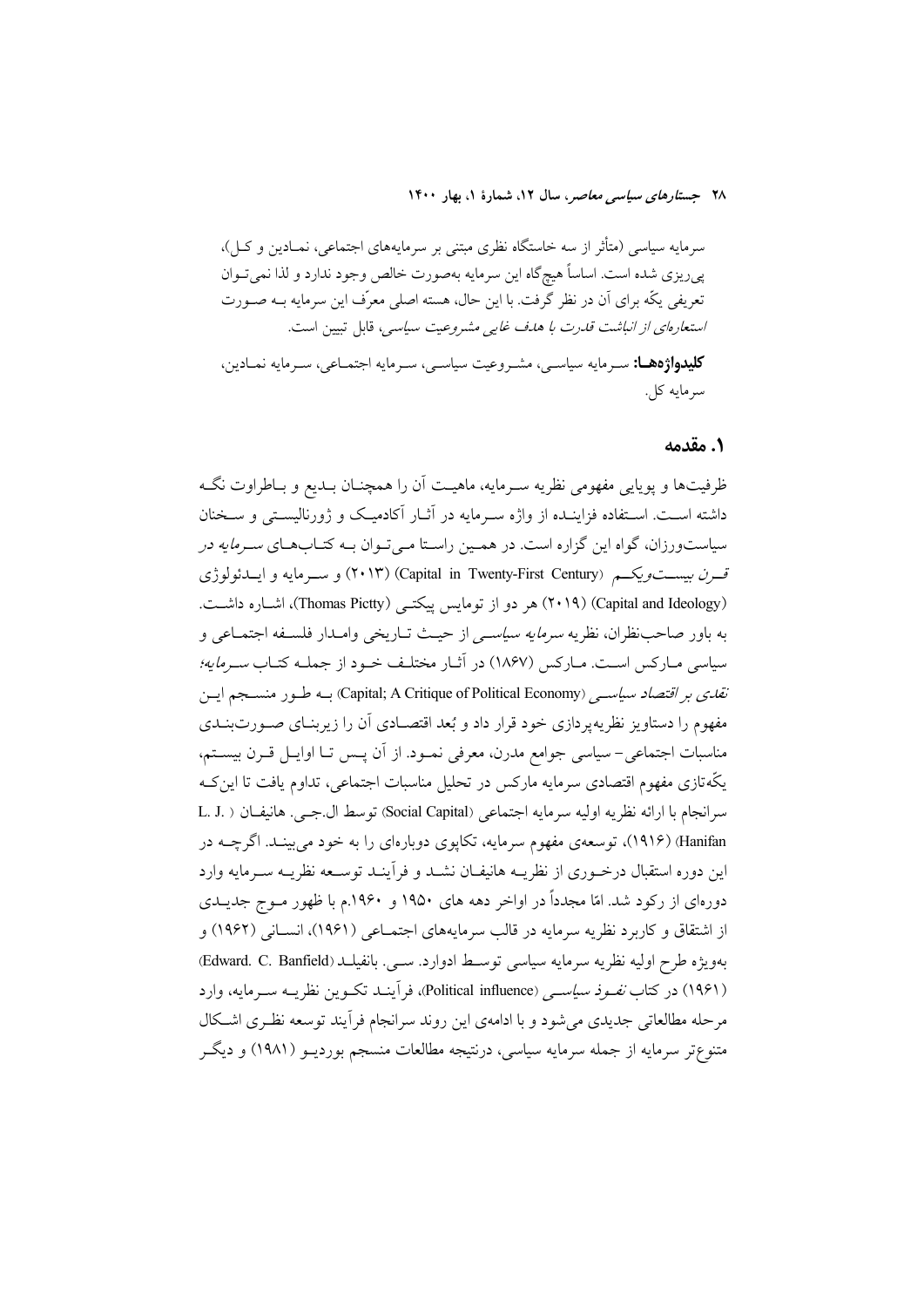اصحاب سرمايه، به نقطه عطف خود مى رسـد. در اثبـات اهميـت مفهـوم سـرمايه سياسـى، تشابه کارکردی آن با مفهوم اصیل سرمایه مارکس در حکم زیربنا، کــافی بــه نظــر مــی(ســد. زیرا سرمایه سیاسی نیز مانند زیربنای دیگر پدیـدههـای سیاسـی و حتـی سـایر حـوزههـای مختلف زندگی بشری عمل کرده و ارتباط تنگاتنگی با این حوزهها، برقـرار مـی۳سـازد. ایــن کارکرد و بسیاری ویژگی های سودمند دیگر سـبب شـده اسـت کـه عــلاوه بــر اندیشــمندان سیاسی؛ جامعهشناسان، روانشناسان، اقتصاددانان و محققان علوم مدیریت نیـز هـر یـک بــه فراخور تخصص خود، این سرمایه را مطالعه کننـد. درنتیجـه طـي سـه دهـهي اخيـر حجـم قابل توجهی از ادبیات پیرامون این مفهوم، تولید شده است. اما نگرش میان رشتهای یاد شــده، به علاوه فرأيند تكوين پر فراز و نشيب نظريه سـرمايه سياسـي، شـبهه در اسـتقلال و خلـط مرزبندی مفهومی سرمایه سیاسی با دیگر اشکال سرمایه (به خصـوص بــا انــواع اجتمــاعی و نمادین آن) را سبب شده است. از این قرار، پژوهش حاضر بر آن است با نگرشی انتقـادی و با رویکردی مبتنی بر تاریخ نظریهها به واکاوی مراحل و تحـولات تــاریخی عینــی و نظـری مؤثر در فرآیند تکوین این نظریه بپردازد. برای نیل به این هدف، سؤال اصلی مقاله حاضر بـه چگونگی شرایط تکوین و تعیّن نظری مستقل مفهوم سرمایه سیاسی و بهعـلاوه چیسـتی آن، میپردازد. فرضیه پژوهش، ریشه ابهام در مفهوم سرمایه سیاسی را در برخــی مشــابهتهـا و اختلاط مفهومی أن با دیگر اشکال سرمایههای اجتمـاعی، نمـادین و کـل در أثـار اصـحاب متقدم سرمايه و بهويژه سيطره مفهوم سرمايه اجتماعي در تحليل يديدههاي عرصـه سياسـت، طی دهههای ۱۹۸۰ و ۹۰م مـیدانـد. ایــن پــژوهش بــا تحلیــل عوامــل مــؤثر در تکــوین و هم یوشانی های مفهومی سرمایه سیاسی با دیگر اشـکال سـرمایه، بــه طــور نســبی بــه تبیــین مختصات مفهومي اين سرمايه، خواهد يرداخت.

# ٢. پيشينۀ پژوهش

مطالعات *ییر بوردیو (*Pierre Bourdieu) در دههی ۱۹۸۰.م نقطه عطفی در شکل گیری اشکال مختلف سرمایه، به خصوص انسجام نظری ایدهی سرمایه سیاســی اسـت. *پاتنــام* (Putnam*) و* فوكوي*اما (*Fukuyama) نيز با تمركز بر جنبههاي كاربردي و وجوه نهـادين سـرمايه اجتمــاعي طی دههی ۱۹۹۰.م، در توسعه نظریه سرمایه سیاسی نقش به سزایی داشتند. امّـا وجــه تمـایز نگرش آنان با بوردیو در مطالعهی نظریــه ســرمایه سیاســی، یافشــاری پاتنــام و فوکوپامــا بــر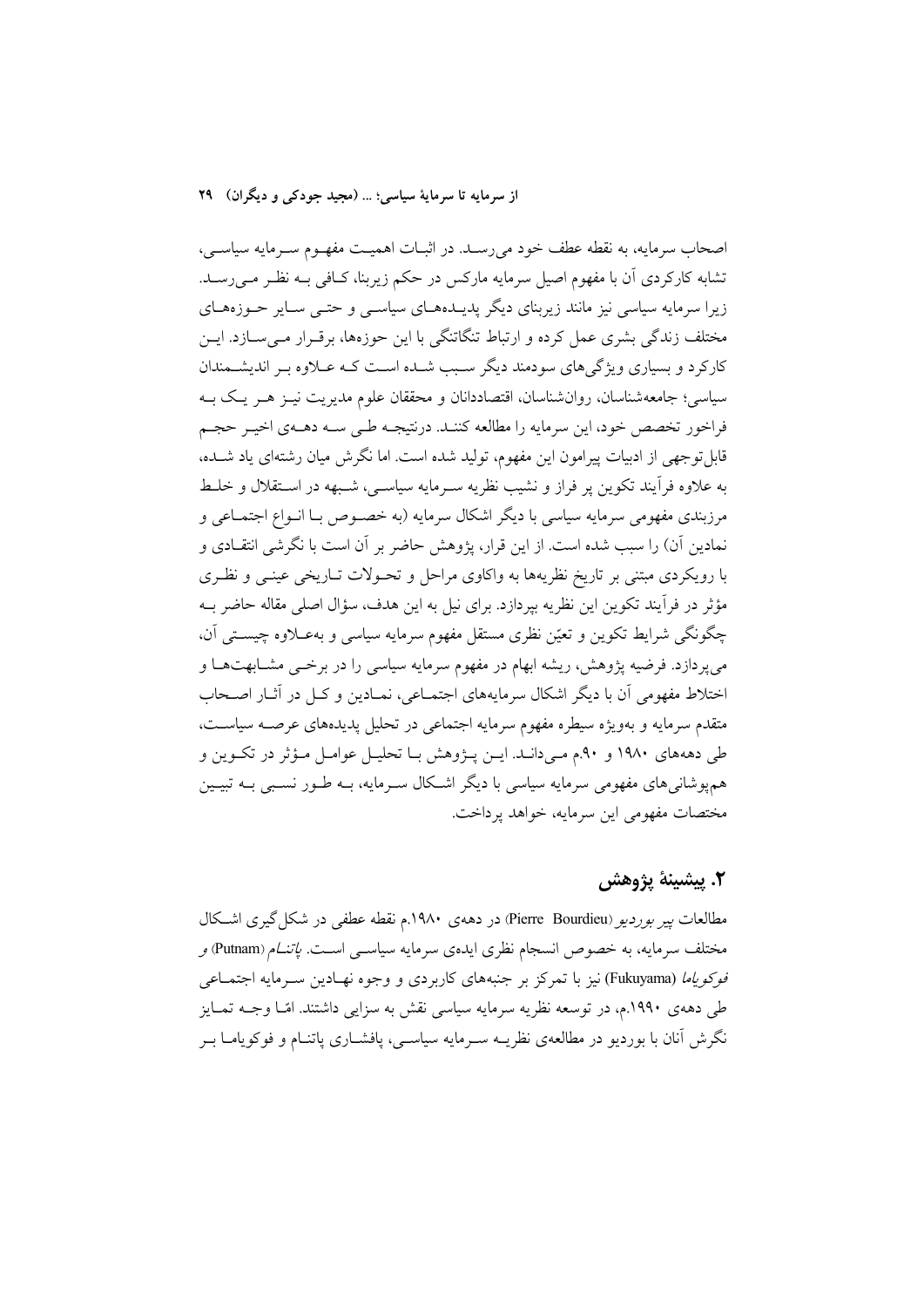مختصات مفهومی نظریه سـرمایه اجتمـاعی در پـرداختن بـه ایـده سـرمایه سیاسـی اسـت. بهعبارت دیگر پاتنام و فوکویاما برخلاف بوردیو به صـورت غیرمســتقیم سـرمایه سیاســی را مطالعه نمودهاند. این رویه در پــژوهش۵حـای بســیاری از محققــان متــأخر تــاکنون نیــز ادامــه يافته است. امّا از جمله اولين يژوهش هـاي تخصصـي سـرمايه سياسـي، مطالعـهي بـوت و ریچـارد در ســال ۱۹۹۷.م مــیباشــد؛ *بــوت و ریچــارد (*Booth & Richard) (۱*۹۹۷، ۲۰۰۷ و* ٢٠٠٨) در آثار مختلف خود، به سطوح اجتماعی سرمایه سیاسی پرداختـه و ایــن ســرمایه را در جامعهی مدرن، برای شهروندان و نهادهای مدنی برای تأثیرگذاری سیاســی بــر دولــت و نظام سیاسی جهت دستیابی به خواستها و حقوق خود، ضرورتی تعیین کننده دانسته انــد. نیوتن (۲۰۰۰ و ۲۰۰۱) در دو مطالعه خود، رابطه میان اعتماد و سرمایه اجتماعی را بـا رابطـه میان اعتماد و سرمایه سیاسی سنجیده است. وی همچنـین رابطـه دو سـرمایهی اجتمـاعی و سیاسی را با وضعیت جامعه مدنی و سـطح دموکراسـی در جوامـع مختلـف مقایســه کــرده است. نيوتن با فرض جدايي كامل مفهومي سرمايه اجتماعي و سياسي؛ نتيجـه مـي گيـرد كـه رابطه دو نوع اجتماعی و سیاسی اعتماد و سرمایه اگرچه در اغلب موارد معنـیدار، همگـرا و مثبت و موافق ارتقاء دموکراسی در جامعه است ولی همواره اینگونه نیست. بـه عنــوان مثــال در دو کشور ژاپن و فنلاند در برخـی مواقـع بــه رغــم وجــود اعتمــاد و ســرمايه اجتمــاعی بسیار بالا (در مـواردی تحـت تـأثیر رخـدادهـایی ماننـد شکسـت دولـت ائتلافـی، جنـگ و انقلاب)، سرمايه سياسي كاهش يافته و سرمايه اجتمــاعي بــالاي ايــن كشــورها بــه ضــرر سرمايه سياسي دولت، عمل كرده است.

نیکلا*ی نایدن (*Nikolay Nayden) (۲۰۰۴) بـه منظـور تعریـف روشــن و مفهــومپــردازی مستقل از اصطلاح سرمایه سیاسی، موارد استفاده و مفهومٖپـردازی ایــن اصــطلاح از گذشــته تـاکنون را در آثــار مختلـف دانشـگاهي، غيردانشـگاهي و ســخنراني۵حـاي سياســتمــداران، پی جویبی کرده است. وی ضمن استناد به آثار پیشگامانه بوردیو و سـخنان سیاسـتمـدارانبی همچون جرج دبلیو بوش، مفهوم سرمایه را اساس تحلیل جهـان اجتمـاعی در دوران مــدرن دانسته و پاسخگویی به ساختار و عملکرد جوامع امروزی را بــدون توجــه بــه تمــام اشــکال سرمایه، امری ناممکن میداند. وی سرمایه سیاسی را پدیدهای مهم برای برقراری دموکراسبی و نوعی سرمایه قابل خرج، مبادله، قابـل تبـدیل و تـا حــدودی تجدیدیــذیر بــرای موفقیــت سیاستمداران، نهادها و دولتها در کارزارهای مختلف سیاسی می شناساند. درهمین راستا، کیمبرلر کیسر (Kimberly Casey) (۲۰۰۸) سرمایه سیاسی را در ابعاد حدکثری آن و ازمنظر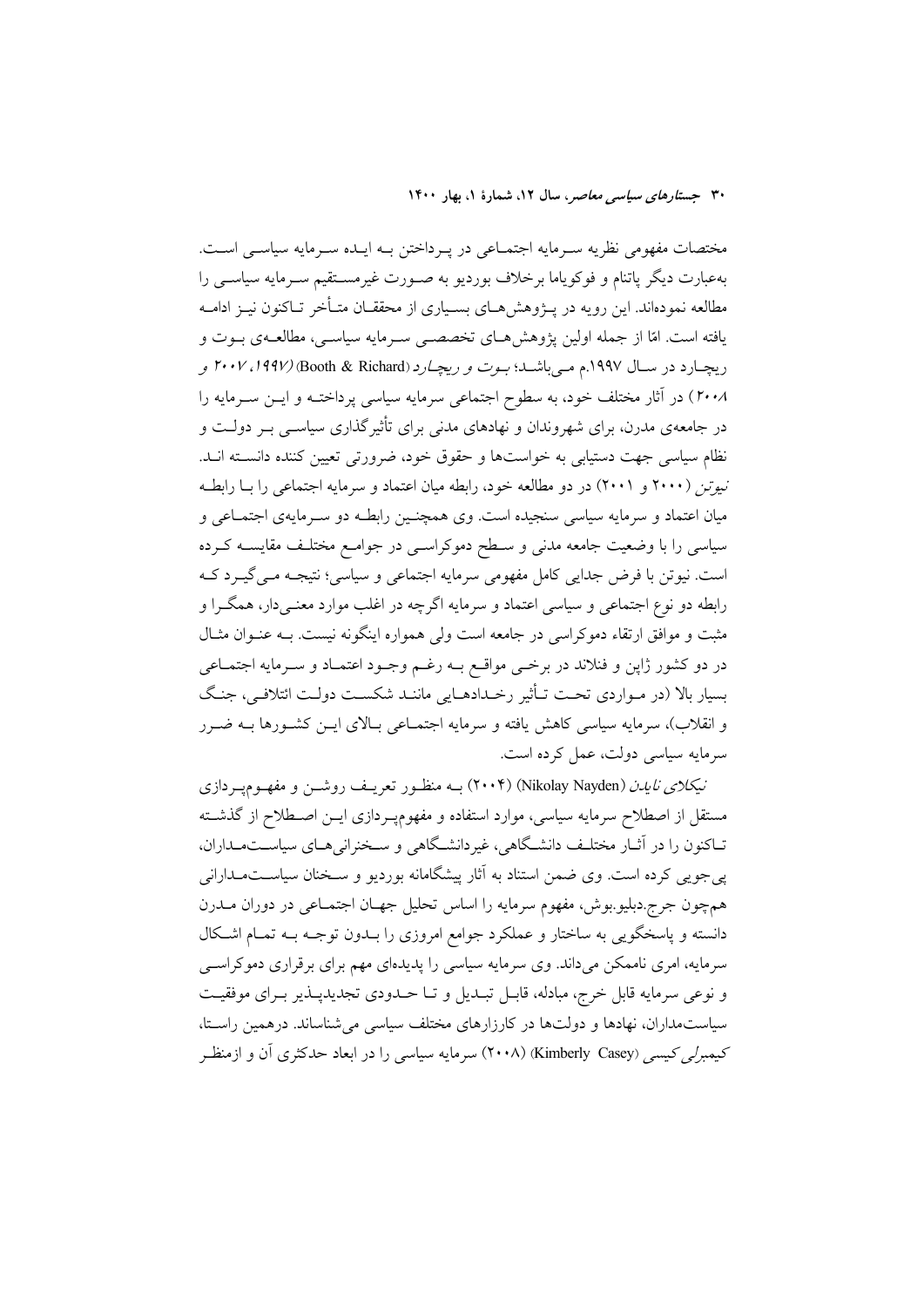سر*مایه کل (*Total Capital) مطالعه کرده و سرآخر سرمایه سیاســی را مجموعــهای متشــکل از دیگر سرمایهها و با هدف موفقیت در کارزارهای سیاسی، تعبیر نموده است.

در مجمـوع تأمـل در ادبيــات نظريــه ســرمايه سياســي، اغتشــاش در تعريــف و تــداخل مختصات مفهومی این سرمایه با اشکال اجتماعی، نمادین و سازمانی سرمایه، را مـی نمایانــد. این خلط، ابهام و همآمیزی مفهومی بیشک در کاهش دقت و انحـراف تحلیلــی و نهایتــاً در یافتهها و نتایج بسیاری از مطالعات، بی تأثیر نبوده است. لذا بازخوانی انتقادی تــاریخ تکــوین اين ايده و انسجام نظري و مقايسهي تحليلـي مطالعــات ايــن ســرمايه و مرزبنــدي، تعـيّن و شفافيت مفهومي آن، ضروري مي نمايد.

## ۳. مبانی نظری

در فرهنگ وبسترز کلمهی سرمایه (Capital)، از ریشــهی واژه لاتــین (Cap) در معنــای ســر و همچنین معانی اساسی، اصلی و بـزرگ مشـتق شـده و در هـر دو ماهیـت مـادی و معنـوی آمده است. سرمایه در محاوره، اصطلاحی مادی و اقتصادی است و علاوه بر پول بــه زمــین، ابزار و نیروی کار هم اطلاق می شود. فرهنگ انگلیسی آکسفورد نیز استفاده اولیـه اقتصـادی از واژه سرمایه را تا نیمه اول قرن ۱۷.م، نشـان مـیدهـد (مریـدی، ۱۳۷۳: ۴۲۰). هـمچنـین امروزه در اين فرهنگ، واژهي سـرمايه عــلاوه بـر دارايــي هــاي مــالي در معــاني سرســتون، پایتخت، حرف بزرگ، تنخواه، مایه، مرکز، مستقر، عالی و قابل مجـازات مـرگ و در معــانی غیرمادی همچون استعداد و توانایی، آمده است. در علـم اقتصـاد نیــز ســرمایه در دو معنــای عمـده ارزش اضـافي حاصـل از مـازاد توليـد و يـا دارايـي كـه بـه منظـور كسـب سـود سرمايهگذاري مي شود، تعريف شده است (توسلي و موسوي، ١٣٨۴: ٣). دامنـه وامگيـري از مفهوم سرمايه در نظريات علوم اجتماعي و ديدگاه ماركس (١٨۶٧) در قالـب روابـط حــاكم میان نظام سرمایهداری و طبقه سرمایهدار برای استثمار طبقـه کـارگر، تـا مطالعـات انتقـادی بورديو پيرامون ابعاد غيرمادي و نمادين مفهوم سرمايه در ربع آخـر قــرن بيســتم و مطالعــات واپسین، همچنان ادامه داشته است (توسلی و موسوی، ۱۳۸۴: ۴).

دهـهي ١٩٨٠م نقطـهي عطـف در انســجام نظـري ايــن مفهـوم، محسـوب مـيشـود. نخستین اشاره مستقیم و منسجم بوردیو به این مفهوم، به مقالــه *نماینــدگی سیاســی: عناصــر* یک *نظریه در حوزه سیاسی (*Political Representation) به سال ۱۹۸۱.م بازمی گـردد. بوردیــو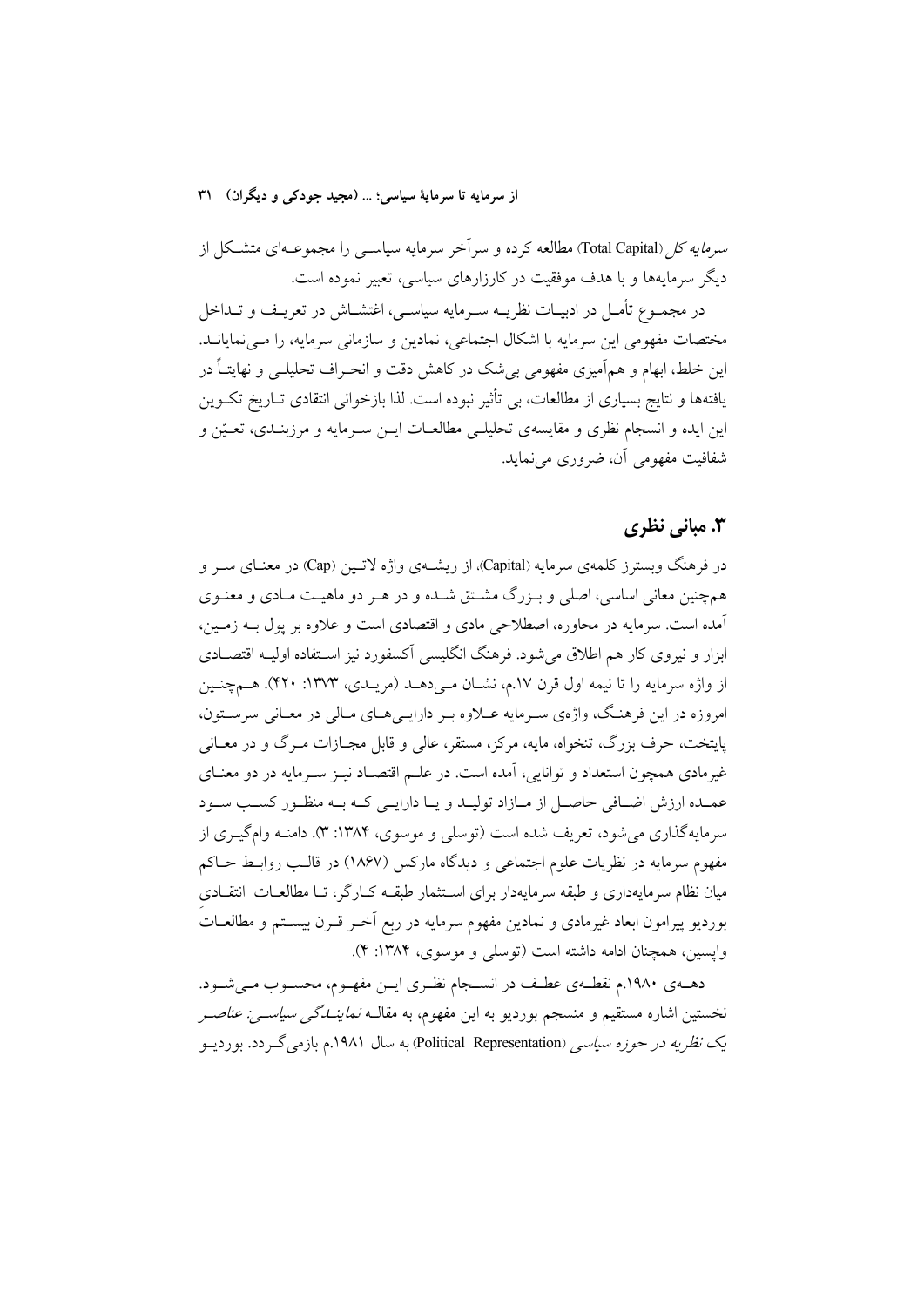سرمایه سیاسی را شکلی از سرمایه نمادین و نوعی قدرت سیاسی مشروع، معرفی می کنـد. نوعی اعتبار که بر مبنای اعتقاد، اعتماد، باور، شـناخت و عملکـرد پایــه ریــزی شــده و از آن طريـق، افـراد بـه يـك شـخص قـدرت زيـادي اعطـا مـيكننـد (Bourdieu, 1981: 92). بورديسو (١٩٨٣) هماننــد كلمـــن (١٩٨٨)، ياتنـــام (١٩٩٣)، بـــوت و ريچـــارد (١٩٩٧)، سرمایه سیاسی را ذیل مفهوم سرمایهی اجتماعی و بـه صـورت ویژگـی خـاص گـروههـا و درمعنای تأثیرگذاری حاصل از مشارکت گروهی شهروندان بر نهادها، صاحبمنصبان دولتــی و سياستها، تعريف نموده است (تاجبخش، ١٣٨٥: ١٣٢–١٣٣). اين تنـوع تعـاريف، نقطـه عزیمت اغتشاش مفهومی سـرمایه سیاسـی بـا دیگـر اشـکال سـرمایه، محسـوب مـی شـود. كمااينكه بر اساس نظريات بورديو، مفهوم سرمايه اجتمـاعي بيشـتر بـر روابـط و ارتباطـات اجتماعی ولی سرمایه سیاسی بر روابط قــدرت و مشــروعیت سیاســی (Political legitimacy) مبتنی است. همانطور که در مقدمه آمد بخشی از کوشش مطالعه حاضر بـر اصـلاح و تمییـز مفهومي ابن سرمايه، معطوف خواهد بود.

# ۴. روش پژوهش

نوع یژوهش حاضر نظـری و بنیـادی و روش گـردآوری دادههـا کتابخانـهای اسـت. روش تحلیل دادهها توصیفی – تبیینی مبتنـی بـر مقایســه و بـر پایــهی رویکـرد تـاریخ نظریــههـا، اُستوار میباشد. رویکرد تاریخ نظریهها خود منشعب از رویکرد تاریخ اندیشههاست کـه بـه چگونگی پیدایش و مراحل دگرگونی تاریخی یک نظریه مے پـردازد. در مطالعــهی تــاریخی نظریه، دو روش قابل تمییز است: نخست، روش کلاسیک که در آن نظریه مجزا از وضـعیت زمانه و بحرانهای فکری و شرایط عینی تاریخی اَن مطالعـه مـی شـود و روش دیگـر روش زمینهمندسـازی اسـت کـه مـی کوشـد نظریـه در بسـتر فکـری شـکل(دهنـدهاش مطالعـه و دگر گــونی هــايش تبيــين شــود (اســكينر، ١٣٩٣: ٢١۶). در ايــن مطالعــه مقصــود از رويكــرد تاریخی، روش زمینهمندسازی مطالعه تاریخی نظریــه ســرمایه سیاســی خواهــد بــود. فرأینــد اجرای پژوهش حاضر بدین صورت است که ابتدا ضمن معرفی کلی نظریه سرمایه سیاسی؛ به رهگیری ریشههای لغوی و مفهومی نظریه سرمایه و سرمایه سیاســی در آثــار کلاســیک و معاصر متفکران علوم اجتماعی و سیاسی اقدام نموده و سـپس ضـمن تمرکـز بـر چگـونگی سیر تکوین نظریه سرمایه سیاسی، خصوصـاً در نیمــهی دوم قــرن بیســتم مـیلادی، بــر آثــار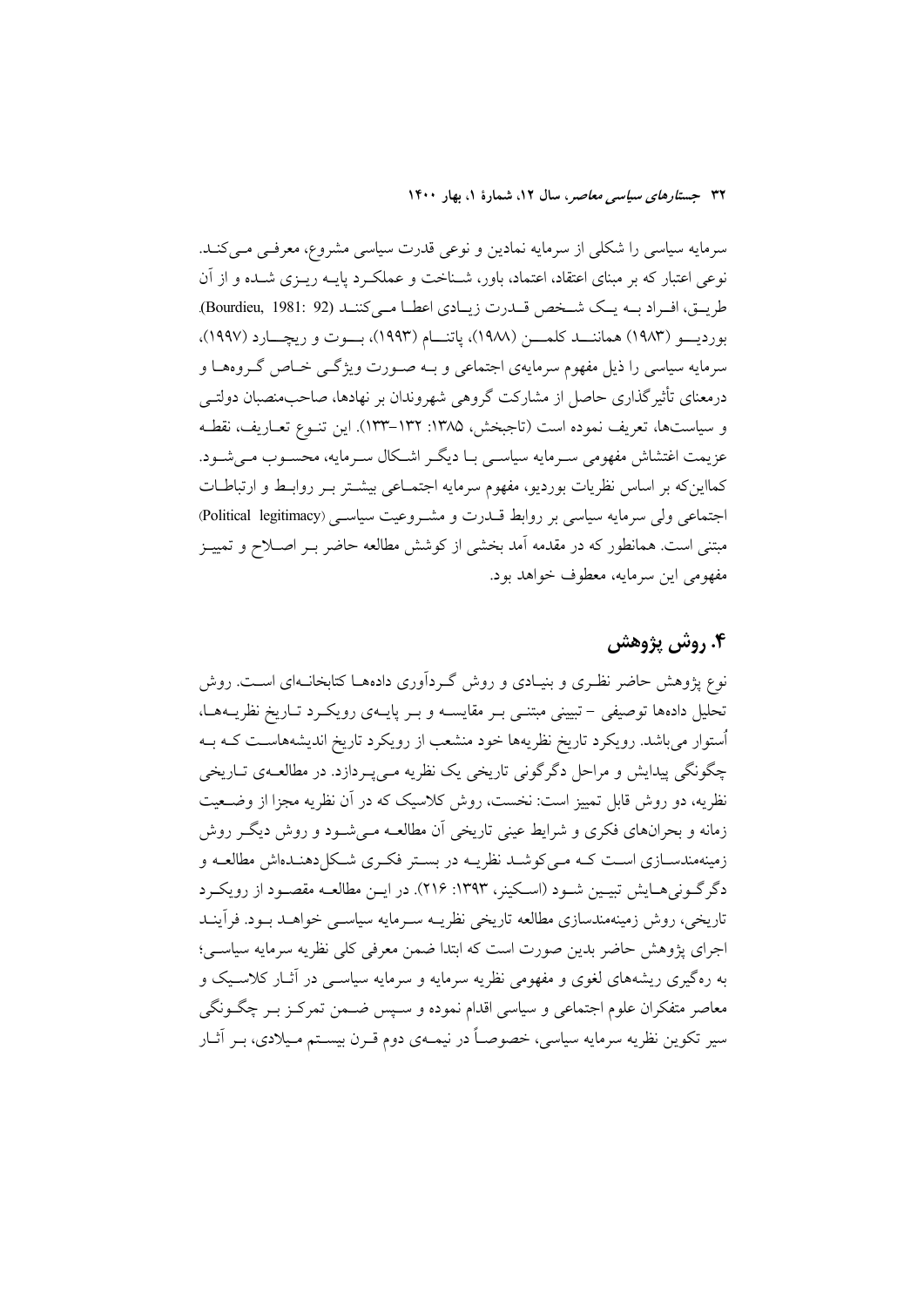بوردیو به عنوان نقطه عطف مطالعات اشکال مختلف سـرمایه تمرکـز و سـرانجام بــه نقــد و مقایسه تحلیلی تحولات و توسعهی نظری مفهوم سرمایه سیاسی در آثـار اصـحاب سـرمایه، به طبقهبندی و شفاف سازی مرزهای مفهومی میان انواع خوانش ها و رهیافتهای تحلیلـی و اصلاح سوء برداشتهای مفهومی احتمالی از آن، مبادرت خواهیم نمود.

# ۵. خط سير تاريخي مفهوم سرمايهٔ سياسي

مفهـوم سـرمايه سياسـي بــا احتســاب مفــاهيم هــمخــانواده آن، قــدمتي بــه درازاي نظريــه سیاسی دارد. امّا تاریخ اولین استفاده لغوی و نهایتاً شکل گیری نظریه سرمایه سیاســی قــدمت چندانی ندارد. اولین استفاده از اصطلاح سـرمایه در مفهـومی غیرمـادی و مـرتبط بـا علـم سیاست، با عنوان سرمایه سیاسی، بــه اَمریکــا و ســال ۱۸۴۲.م بــازمی گــردد (۲۰۰۸, ۲۰۰۸: ۵۵۴; Nayden, ۲۰۱۱, ۲۳). همچنین در اواخر دههی ۱۸۵۰.م لـرد مکـائولی نیـز اصـطلاح ژارگون زمان مــا (Jargon of our time) ۱ مفهــوم ســرمايه سياســي را بــراي توصــيف مفهــوم انباشت قدرت سیاسی، به کار به د Macaulay) ۲۰۰۸. ۲۰۰۶-۲۰۷). نایـدن، آکادمیـک آسـیر تساریخی مطالعسات سسرمایه سیاسسی در قسرن بیسستم را بیشستر در ضسمن مطالعسات سرمايه اجتماعي، قابل پيگيري مي(اند (24-23 :Nayeden, 2011). امّا نقطه آغاز و سـير تطـور ۔<br>اکادمیک مفهوم سرمایه سیاسی نسبت به نظریه اولیه سرمایه اجتمــاعی در مطالعــات هانیفــان (١٩١۶)، با حدود نيم قرن تأخير و در نيمهي دوم قـرن بيسـتم رقـم خـورد. اولـين مطالعــه آکادمیک سرمایه سیاسی به ادوارد بانفیلد (۱۹۶۱) و کتاب وی با عنوان *نفوذ سیاسی،* نسـبت داده شده است. بانفیلد در این کتاب، سـرمایه سیاسـی را در حکـم یـک تئـوری سیاسـی و بهعنوان *سهامی تأثیرگذار* توصیف کرد که می تواند ساخته، مبادله و خرید و فروش شــود. از این زاویه سرمایه سیاسی برای انواع مبادله بسین سیاستمداران یـا بسین سیاسـتمـداران و رأىدهندگان استفاده مى شود (Kjaer, 2013: 253). اين در حــالى اســت كــه بيشــتر محققــين نقطه عطف در انسجام نظريه سرمايه سياسى را به مطالعات بورديو و ساير اصـحاب ســرمايه در دهههای ۱۹۷۰ و ۱۹۸۰.م و از جمله به مقاله *نمایندگ<sub>ی</sub> سیاس<sub>تی</sub>: عناصـر یـک نظریـه در* حوزه سیاست, (Political Representation; Elements of a Theory in the Political Sphere) وی به سال ۱۹۸۱.م نسبت میدهند. بوردیو (۱۹۸۱) سرمایه سیاسی را شکلی از *سـرمایه نمـادین* (Symbolic Capital) و نوعی اعتبار و قدرت سیاسی مشروع که بر مبنای اعتقاد، اعتماد، باور،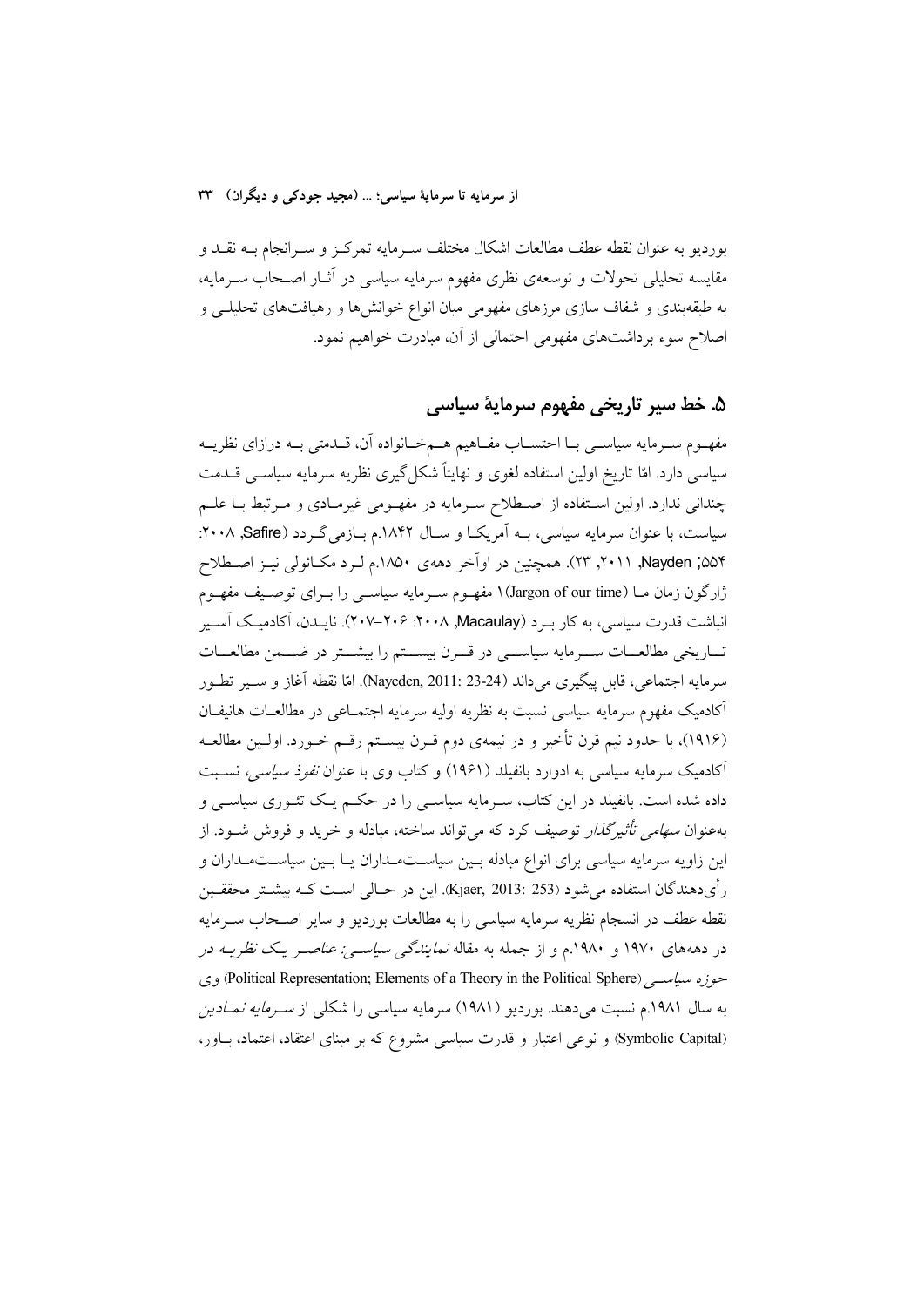شناخت و عملکرد پایهریزی شده است و از اَن طریق، افراد به یک شـخص قــدرت زیــادی اعطا مي كنند، تعريف مي كند (Bourdieu, 1991: 192 ;Bourdieu, 1991).

۶. ریشهها و مفاهیم بنیادین نظریهٔ سرمایهٔ سیاسی در آثار متفکران کلاسیک

در مفهوم شناسی تاریخی نظریه، راهی که واژه از استعاره تا تبدیل شدن به یک مفهـوم طـی كرده است، بازنمـايي مـي شـود. از ايـن منظـر مفـاهيم، واقعيـاتي زبـان شـناختي|نــد كــه بدون برچسبی از واژگان، نه قادر به تجسداند و نه از وجودی نسبتاً پایدار بهرهمند میشوند. بنابراین روشن ترین نشانه تولد مفهومی تازه، زمانی است که یک کلمه مناسب بـا آن مفهـوم ایجاد گردد و یا اینکه واژهای توسعهی معنایی یافته و در قالب مفهوم جدید، بهطور گسترده استفاده و مکالمـه شـود (skinner, 1978: 352). اگرچـه هـيچ يـک از سياسـت يژوهـان و جامعـهشناسـان كلاسـيک در رابطـه بـا مفهـوم غيرمـادي، اشـكال و اقسـام نظريــه سـرمايه بهطور مستقیم سخنی نگفتهاند، امّا اندکی دقت در آثار آنها، مراحل اولیه شـکل گیــری صــور غیر مادی سرمایه بـه خصـوص سـرمایه اجتمـاعی، نمـادین و سیاسـی، را نشـان مـی دهـد. متفكراني همچون دوتوكويل، استواّرت ميل، زيمـل و دوركهـايم ( Tocqueville, Stuart Mill, Simmel and Durkheim) دربــارهي منــافع اجتمــاعي حاصــل از عضــويت در گــروههــا و .<br>سازمانهای داوطلبانه سخن گفته و به طور ناخودآگاه، علاوه بر مفهـوم سـرمایهی اجتمــاعی به سرمایه سیاسی نیز اشاره داشتهاند. آنها اعتقاد دارنــد همکــاری و مشــارکت شــهروندان در فعالیتهای داوطلبانــه و جامعــهی محلــی، سـبب یــادگیری و تــرویج رفتارهــای اجتمــاعی (ماننـد رابطـه متقابــل، يكپــارچگي، همكــاري و اعتمــاد)، گســترش پيونــدهاي اجتمــاعي و دست یابی به منافع ناشی از آن رفتارها مـیشـود (احمـدی و نمکـی، ۱۳۹۱: ۲۴۶). طـرح و بررسم ٍ ايدهى روابط اجتماعي (Social relations) و عناصري از جـنس آن، نقطـه عطفـي در راستای پرداختن به امر اجتماعی و سیاسی بوده است. از همـین رو مـیتوان بـه زیمـل در طرح ایده *جامعه شناسمی رابط ای (*Sociology of Relationships) اشباره داشت. تسونیس بـه پیروی از زیمل، کوشید با ترکیب مفاهیمی مانند روابط سلطه، خـانواده، جمعیـت، اتحادیــه، انجمن، طبقه، حزب، ملت، صنف، كليســا و دولـت انــواع خاصــي از روابــط اجتمــاعي را تشریح کند. در ادامه ویـس و بکـر (Weiss & Becker) رابطـههـای اجتمـاعی را در دو نـوع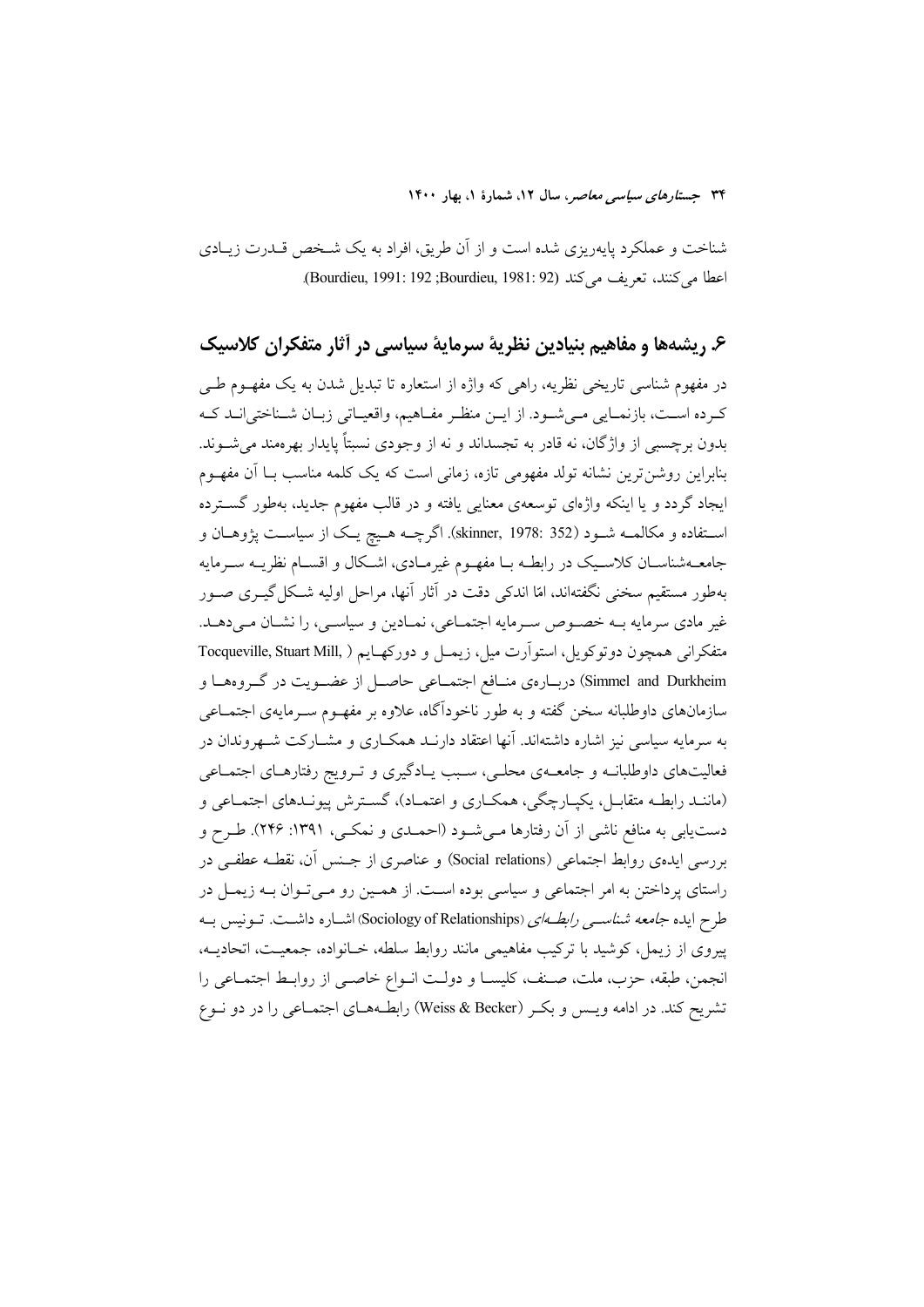پیوسته و گسسته طبقهبندی نمودند و زندگی اجتماعی را نیـز شـبکهای از روابـط اجتمــاعی اشخاص دانستند (لویز و اسکات، ۱۳۸۵: ۹۰).

همچنین دورکهایم (۱۸۹۳) در کتـاب *دربـاره تقسـیمکـار اجتمـاعی* ( The Division of Labour in Society) بـه درک شـيوه عملکـرد پيونـدهاي اجتمـاعي افـراد در قالـب زنجيـره بزرگتر اجتماعی و بهویژه هــمېســتگی و انســجام اجتمــاعی و انــواع آنهــا، توجــه شــایانی داشته اسـت. (دورکهـايم، ۱۳۷۸ب: ۱۱۷). وي در کتـاب خودکشــي (The Suicide) نيـز بـر هنجار اجتماعی به منزله یکی دیگر از عناصر مشترک سرمایههای اجتماعی و سیاسی، اشـاره نموده است (دورکهایم، ۱۳۷۸الف). همچنین در مبحث جمع گرایـی (Collectivism)، برخــی متفکرین کلاسیک و معاصر در تحلیل رابطه بین زنــدگی مشــارکتی و دموکراســی، عبــارات مشابهی را برای تجمیع مفاهیم همبستگی و انسجام اجتماعی استفاده کـردهانــد کــه ملهــم از تلاش هـاي جيمـز مديسـون (James Madison) (١٧٨٨) در مجموعـه مقـالات فدراليسـت (The Federalist) و دوتوکویــــــل (۱۸۴۵و ۱۸۴۰م) در اثـــــــر دموکراســــــــی در آمریکــــــا (Democracy in America) بودهاست. با مداقه در اثر پـیش گفتـه دوتوکویـل بـا مؤلفـههـای مشترک و بیناسرمایهای متعددی از سرمایه اجتماعی و سیاسی (ماننـد انســجام، هــمېســتگی، مشارکت و گروههای مـدنی و سیاسـی)، مواجـه مـیشـویم. لاک و توکویـل و بسـیاری از نظریهپردازان جامعه مدنی در ارتباط با مفهوم اعتماد و نقــش حیــاتی اَن در پیونــدها و ثبــات اجتماعي و سياسي نيز قلمفرسايي كردهانــد (Newton, 2001: 201). در ارتبــاط بــا مفــاهيم و وجـوه نمـادين سـرمايه سياسـي؛ فردينانــد دوسوسـور (Ferdinand Dossussor) بـا یرداختن به ابعاد نمادین، نیروها و قدرت پنهان زبان در فرهنگ جوامع ابتـدائی و تعمـیم آن به جوامع مدرن، نقش به سزایی در شناسائی مفهوم قدرت اجتماعی پنهان در ورای نشـانههـا و سمبلهای زبانی داشت که بعدها در شکل گیری ایده سـرمایه نمـادین و سیاســی بوردیــو، مؤثر اُفتاد. در واقع، اندیشههای ساختارگرایانه دوسوسور، در درون شاخههــای زبــانشناســـی تأثیر زیادی داشت ولی تأثیر آن در علوم اجتماعی و سیاسی به مراتب عمیقتر بــوده اســت. دیدگاههای وی از سوی استراوس (Claude Levi Strauss) (۱۹۵۵) در میانههای سـده بیسـتم به کار گرفته شد. جـدای از دوسوسـور زبـان شـناس و اسـتراوس، جـرج هربـرت میـد و هربــرت بلــومر (Herbert Blumer) (١٩۶٩) نيــز بــا طــرح نظريــه كــنش متقابــل نمــادين (Symbolic interaction Theory) در الهام بخشی به اندیشـه سـرمایه سیاســی بوردیــو، نقشــی مهم داشتهانـد. وبـر در اَغــاز قــرن بيســتم مفــاهيمي ماننــد خويشــاوندي، ديــن و ســنت را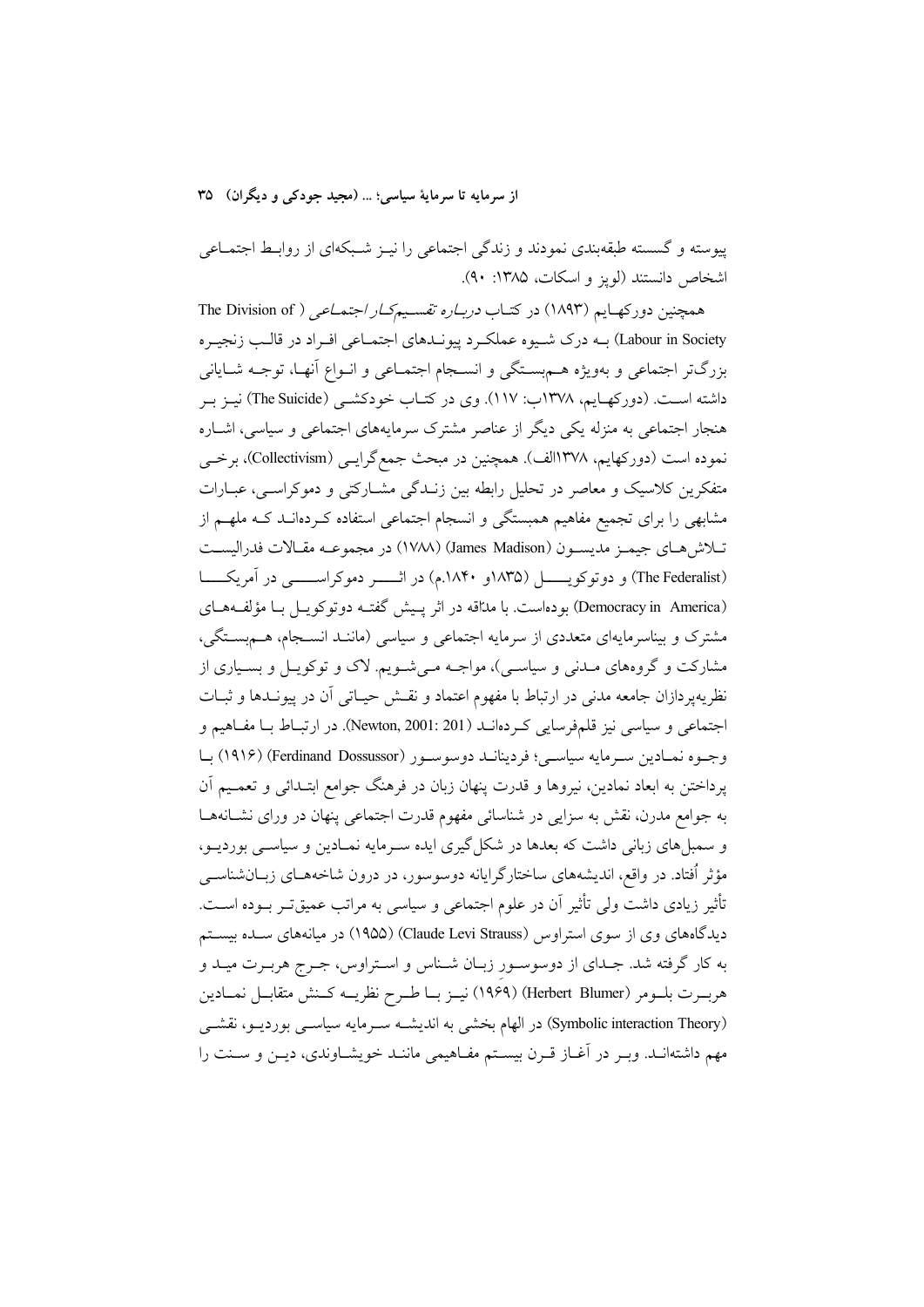مطرح كرد كه در واقع معطوف به مفهوم اعتماد، بود. كلمن بــا الهــام از وبــر (Max Weber). یکی از کارکردهـای مهـم دیــن را تــأمین اعتمـاد در مـتن اجتماعـات رســمی و غیررســمی معرفی میکند و از مفهوم اعتمـاد وبـر در مفهـومسـازی سـرمایههـای اجتمـاعی و سیاســی استفاده می کند. همچنین مطالعات وبر پیرامون مفـاهیم انـواع سـلطه و مشـروعیت سیاسـی حاکمان و حکومتها، ردپایی دیگر از مفاهیم بنیادین سـرمایه سیاسـی را در آثـار کلاسـیک نمايان مي سازد (بشيريه، ١٣٩٢: ٥٩).

## ٧. فرأيند تكوين و انسجام نهايي نظرية سرماية سياسي

بانفیلد (۱۹۶۱) در مطالعهاش بر روی دولتهای محلی، مفهوم سرمایه سیاســی را مبتنــی بــر وجه نمادین باور مردم به رهبری سیاسی یک مقام دولتی، تبیین نمود. بعــد از دو دهــه وقفــه از تکوین ابتدائی نظریه سرمایه سیاسبی توسط بانفیلـد، دهــهی ۱۹۸۰.م نقطـهی عطفــی در انسجام نهایی این نظریه در آرای بوردیو (۱۹۸۱)، قلمداد می شود. بــا توجــه بــه تأثیریــذیری معرفت شناسی و جهان بینی بوردیو ٔ از مارکس (مبحث سرمایه)، هوسـرل (پدیدارشناسـی)، وبر (سلطه و نظامهای نمـادین)، دورکهـایم، دوسوسـور و لـوی اسـتراوس (دیـدگاههـای سـاختاري و بازتوليـد اجتمـاعي)، همچنـين زمينــه و زمانــه زنــدگي شخصــي وي،اصــولاً جامعهشناسی بوردیو جدای از جامعیت و تنوع رشتهای، جهتگیری سیاسی خاصبی داشته و معطوف به آرمان دوکسا (Doxa) (دموکراسی واقعی) وی میباشد. جامعه شناسبی بوردیــو چیزی میان جامعه شناسی تضـاد و نظـم اسـت و همچــون جامعــهشناســی گیــدنز و تــافلر، راه سوم خاص خود را ارائه مىدهد. مجموعه آثار و اصطلاحات جامعـه شـناختى خـاص وي از جمله اصطلاح ميـدان، عـادت واره، قـدرت نمـادين، خشـونت مشـروع و سـرمايه رقمزننده دیدگاه خاص وی در همین ارتباط است (کریمی و جلائیپور، ۱۳۹۵: ۵۹–۵۶).

بورديـو (١٩٨١، ١٩٨٣ و ١٩٨۶) سـرمايه سياسـي را نـوعي سـرمايه نمـادين شـمرده و سرمایه نمادین را نیز نه سرمایهای مستقل بلکه در حکم سایه یـا وجـه نمـادین انــواع دیگــر سرمایهها و به عنوان قدرت سیاسی و به تعبیــری حــق خشــونت مشــروع رهبــران سیاســی، تبيين مي كند (Bourdieu, 1991: 192). همچنين بورديو سرمايه سياسي را به لحـاظ مالكيـت و بازدهی، در دو نوع مختلف تقسیم میکند: الف سرمایه سیاسی فردی و ب سرمایه سیاسی گروهي (نمايندگي). سرمايه سياسي فـردي مشـروط بــه كسـب سـرمايه و حيـات سياســي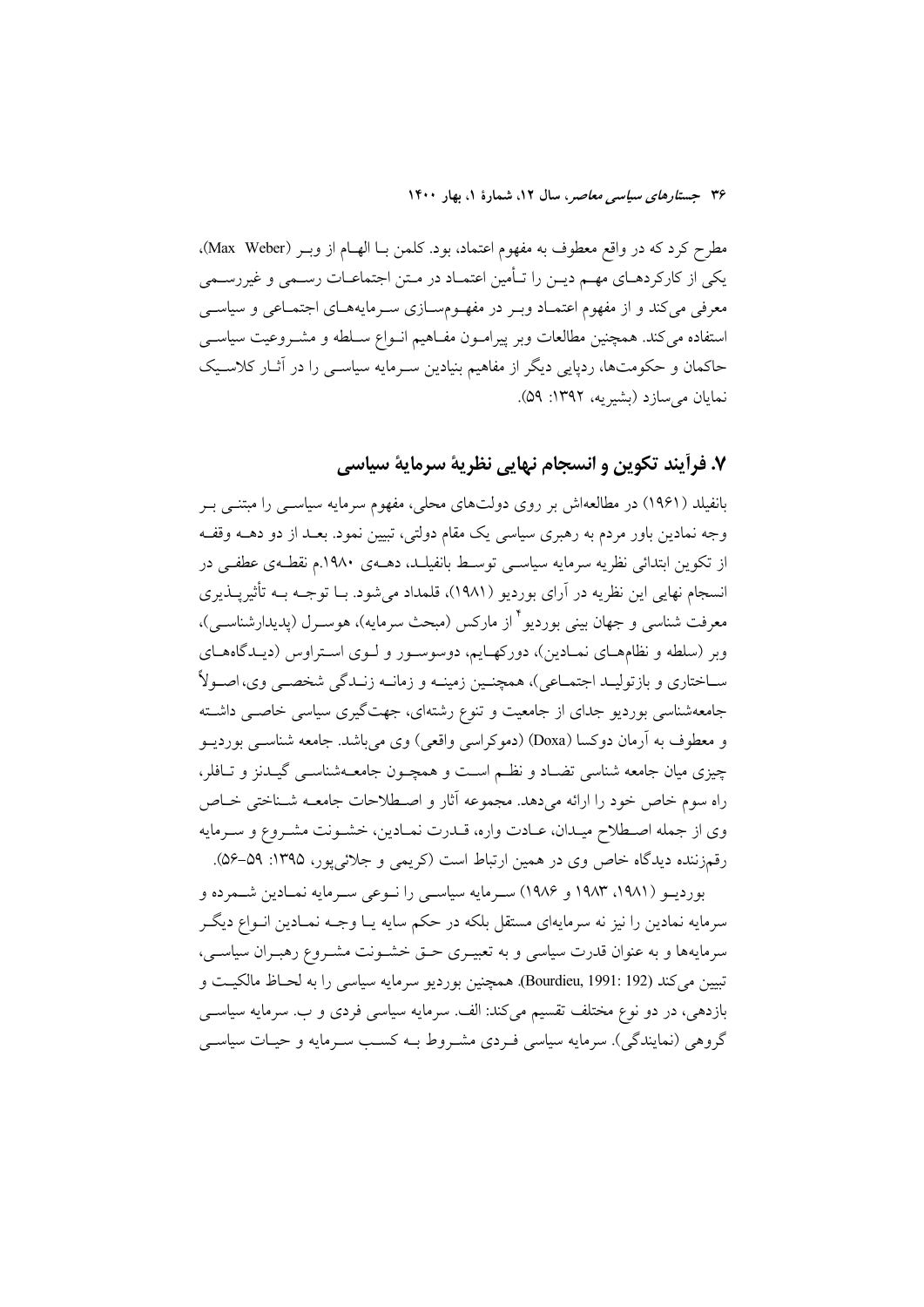فردی است. در معنای فردی این سرمایه، غیر از داراییهای مادی و مشهود، هرگونـه دارایــی نامشهود رهبر را شامل می شود که مسبب قدرت بیشتر در رهبری سـازمان، بـرای وی باشــد .(Bourdieu, 1981: 92)

بوردیسو سـرمایه سیاسـی گروهـی را از طریــق سـرمایه گــذاری نهـادی ماننــد یــک حزب سیاسی بر یک نامزد انتخاباتی، قابل وصول میداند. به این ترتیب که فرد از طریــق اَن نهاد موقتاً و محدود صاحب سرمايه جمعي (به رسميت شناخته شدن و قابل اعتمــاد بــودن) می شود. (کایی، ۲۰۰۳). بوردیو بـه نقــل از گرامشــی، کــارگزاران سیاســی نظیــر نماینــدگان اتحادیههای تجاری بانکداران و صرافان را در وضعیتی انحصاری تعبیـر مـی کنـد. در همـین ارتباط، از جدیترین نقل قولهای سیاستورزان در مورد نظریه سرمایه سیاسی کـه گویـای تــداول عمـــومي أن در عرصـــه سياســـت عملـــي اســت بـــه جـــورج واكـــر بـــوش، چهل وسومین ریاست جمهوری آمریکا بازمی گـردد. وی در سـخنرانی هـای خـود، بارهــا از اصطلاح ســرمايه سياســـي اســـتفاده كــرد. وي در تـــاريخ ۴ نـــوامبر ۲۰۰۴ در جريـــان دومین پیروزی متوال<sub>ی</sub>اش در انتخابات ریاستجمهوری، تأکید کرد: «من [به موجب پیــروزی در اين انتخابات] درآمد كسب كردم، سرمايه سياسي؛ و اكنـون قصـد دارم أن را خـرج كـنم، اين سبك من است».(Gratton & et al, 2019: 1-2). از آغاز سده جديد ميلادي، فرآينـد بســط نظری مفهوم سرمایه سیاســی در آثــار پژوهشــگرانی چــون بــاینر (۲۰۰۰)، بــوت و ریچــارد (١٩٩٧، ٢٠٠٧ و ٢٠٠٨) و كيسبي (٢٠٠٨) در قاليب مفساهيم اعتمياد، اعتبيار، انسيجام، دموكراسي و مشروعيت سياسي، همچنان درحال انجام است. اين فرآينـد موجـب گســترش مرزهای مفهومی نظریه سرمایه سیاسی شـده کـه غیـر از توسـعهی دامنـه تحلیلـی، تـداخل مفهومی أن را با برخی دیگر از عناصر سرمایه، به همراه داشته است.

# ٨. نقد و واکاوي هم يوشاني ها و شيهات مفهومي نظريهٔ سرمايهٔ سياسـي بـا برخی از اشکال سرمایه

با تأمل در مفهومپردازیهای ارائه شده در تعریف نظریــه ســرمایه سیاســی بــه رغــم انســجام نظري و تقسیم بندي اشكال چندگانهي (اقتصادي، اجتمــاعي، فرهنگــي، نمــادين و سياســي) مفهوم سرمایه در آرای بوردیو (۱۹۸۶) و همچنین آرای غالب صاحبنظران عرصه ســرمایه، جدای از برخی همپوشانی های مفهومی کـه در میـان همـه یـا برخـی از اشـكال سـرمایه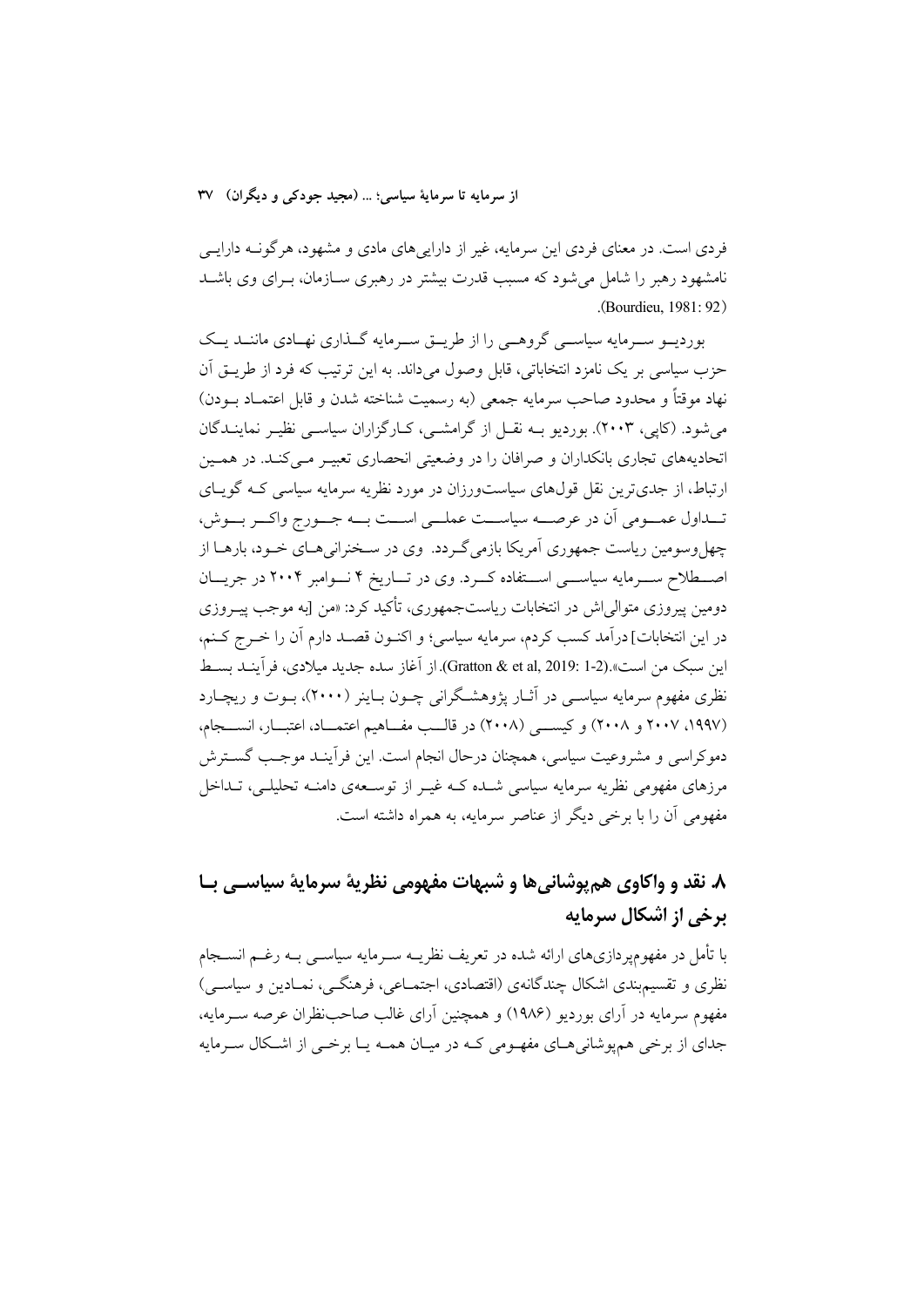عمومیت دارد از قبیل مباحث انتقال و تبدیلپذیری، مالکیت فردی و عمومی و برخــی ابعـاد و عناصر ذهني و عيني (تاج بخش، ١٣٨٥: ١٣٣-١٣٢)؛ بيا نسوعي اختلاط ابهام أفيرين در مرزهای مفهومی سرمایه سیاسی مواجه میشویم که تشخیص این سرمایه را از برخــی دیگــر از اشکال سرمایه (به ویژه سه شکل سـرمایه اجتمـاعی، نمـادین و کـل)، دشـوار مـیسـازد. بخشی از این امر به مفهومپردازی چندگانه این سرمایه در منابع پایهای ایــن نظریــه از جملــه در آثار بوردیو، بازمی گردد. وی در برخی از آثار خود سرمایه سیاسی را مشخصــاً «نــوعی از سرمايه نمادين» و به همين ترتيب «وجه نمادين ديگـر اشـكال سـرمايه» و در برخـي منـابع مترادف با «سرمایه کل» و به علاوه در بسیاری دیگـر از آثــار خــود ایــن ســرمایه را تلویحــاً «بعدي از سرمايه اجتماعي»، تلقى نموده است.

# ۱۸ نقد و واکاوی همپوشانیها و شبهات مفهومی نظریهٔ سـرمایهٔ سیاســی بــا سرماية اجتماعي

بوردیــو در تعبیــری تلــویحی، ســرمایه سیاســی را «ویژگــی قــدرتبخشــی از گــروههــا، معرفی میکند که توزیع نابرابر آن سرمنشأ تفاوتهـا بــه ویــژه در حــوزه مصــرف و ســبک زندگی است که برای صاحبانش نوعی بهرهمندی شخصی از امکانات و ثروت های عمـومی جامعه را مهيا مي سازد» (بورديو، ١٣٩٣: ۵٠). با توجه به نظريه بورديو مبنى بر تبـديل يـذيري اشکال مختلف سرمایه بــه یکــدیگر و تبیــین کیســی (۲۰۰۸) درخصــوص ایــن کــه «اساســاً هيچ سرمايهاي هيچگاه به صورت خالص وجود ندارد»؛ وقوع هــميوشــاني مفهــومي اشــكال مختلف سرمايه، تا حدودي توجيـهيـذير مـىنمايـد. از طرفـى بـا توجـه بـه قـدمت نظريــه سـرمايه اجتمــاعي نســبت بــه ســرمايه سياســي؛ تكــوين نظــري منســجم اوليــه آن ذيــل سرمايه اجتماعي، صورت يذيرفت (Nayeden, 2011: 23-24). طبيعي است كــه اينــان نيــز در پژوهش های مختلـف خـود قــدری اصــرار بــه نگــرش اجتمــاعی از زاویــه رشــته خــود و رویکرد پایین به بالا در برداختن به سیاست و حـوزه دولـت، داشـته باشـند. ایــن قســم از محققان سرمايه سياسي را به عنوان بعد كلان يا نهادين سرمايه اجتماعي در نظـر مـي گيرنــد. مطالعات لین، کلمن و بهخصوص یژوهشهای کاربردی یاتنام و فوکویامـا در دهــه ۱۹۹۰.م، از جمله این مطالعات می باشید. حتبی پرخبی از صیاحب نظیران متبأخر سیرمایه اجتمیاعی همچون آسلانر به همین سیاق به صـراحت بــه سـرمایه سیاســی، اشــاره نکــرده و اغلــب از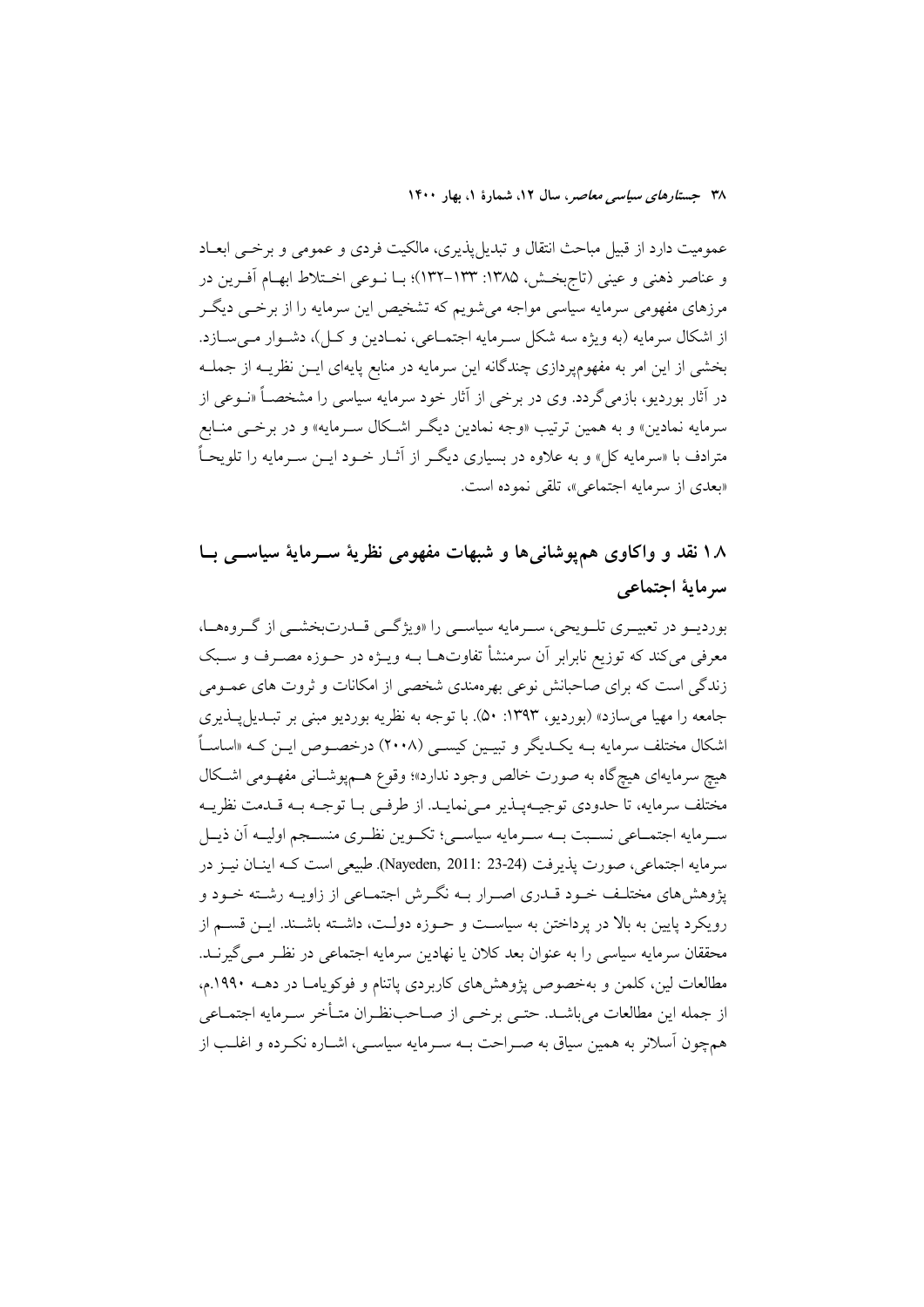مفهوم اعتماد سیاسی به جای آن استفاده می کنند (Uslaner, 2018: 3 - 15). بنابراین با توجه بـه سیطره سنت استفاده از دیگر اشکال اجتمـاعی و اقتصـادی سـرمایه در تحلیـل پدیـدهـای عرصه سیاست؛ سرمایه نمادین و سیاسی، مورد توجه اندیشمندان علوم اجتماعی، واقع نشـد و ایــن پــژوهش گــران تــا اواخــر دهــهي ١٩٩٠.م عمــدتاً از منظــر ســرمايه اجتمــاعي بــه حوزه سیاست، نظر داشتند. در این برداشت سرمایه سیاسی نــوعی قــدرت سیاســی ناشــی از کنشهای متقابل اجتماعی و رفتارهای شهروندان است که بر نظام سیاسی، دولت، متصــدیان در دولت، دیگر گروههـاي اجتمـاعي و همچنـين شـهروندان، تـأثير مـيگـذارد. در جـدول شماره (۱) نمایی از مهمترین تعاریف، مختصات مفهومی و تحلیلی مفهوم سـرمایه سیاســی، در ذیل سرمایه اجتماعی، آمده است.

| کار کر د،<br>اهداف و<br>غايات                     | مالکیت و<br>بازدهى | اجزاء و عناصر                                                     | سطح تحليل                              | ابعاد                 | تعاريف صاحبنظران                                                                                                                                                                                                                                                               |
|---------------------------------------------------|--------------------|-------------------------------------------------------------------|----------------------------------------|-----------------------|--------------------------------------------------------------------------------------------------------------------------------------------------------------------------------------------------------------------------------------------------------------------------------|
| قدرت<br>ومنافع<br>سیاسی و<br>درنهايت<br>اقتصادي.  | خصوصى<br>و عمومی   | ميزان أشنايي،<br>روابط، پیوند و<br>انسجام افراد و<br>گروهها.      | اجتماعي<br>(میانی)                     | شبكهاى                | بورديو ب (١٩٨٣): ويژگي<br>خاصي از گروهها و به صورت<br>تأثیرگذاری حاصل از مشارکت<br>گروهی شهروندان بر نهادها،<br>صاحب.نصبان دولتی و<br>سياستها.                                                                                                                                 |
| قدرت و<br>بيشتر منافع<br>اقتصادي                  | خصوصى<br>و عمومي   | روابط اقتدار،<br>اعتبار و اعتماد<br>اجتماعي<br>[همينطور<br>سياسى] | نمایندگی و<br>اجتماعي<br>(خرد و میانی) | شناختي<br>و<br>شبكهاي | كلمن الف (١٩٨٨): هرگاه<br>كنش گران متعدد حق كنترل<br>کنشها را به فردی انتقال دهند،<br>این نوع سرمایه اجتماعی به<br>رهبري فرهمند شخصي در<br>جامعه منجر مي شود.<br>كلمن ب (١٩٨٨): روابط ميان<br>افراد، گروهها و اجتماعات که<br>سبب تأثیرگذاری سیاسی و<br>دستیابی به منافع میشود. |
| توسعه<br>سياسى<br>دموكراتيك<br>و منافع<br>اقتصادي | عمومي              | اعتماد، هنجار و<br>شبكەهاي<br>سياسى                               | اجتماعي<br>(میانی و کلان)              | شناختي<br>و<br>شبكهاي | پاتنام (١٩٩٥): وجوه گوناگون<br>سازمان اجتماعي نظير اعتماد،<br>هنجارها و شبکههاست که با<br>تسهيل اقدامات هماهنگ،<br>دست یابی به اهداف مشترک و                                                                                                                                   |

جدول ۱. تعاریف و ویژگیهای مختلف مفهوم سرمایه سیاسی از زاویه سرمایه اجتماعی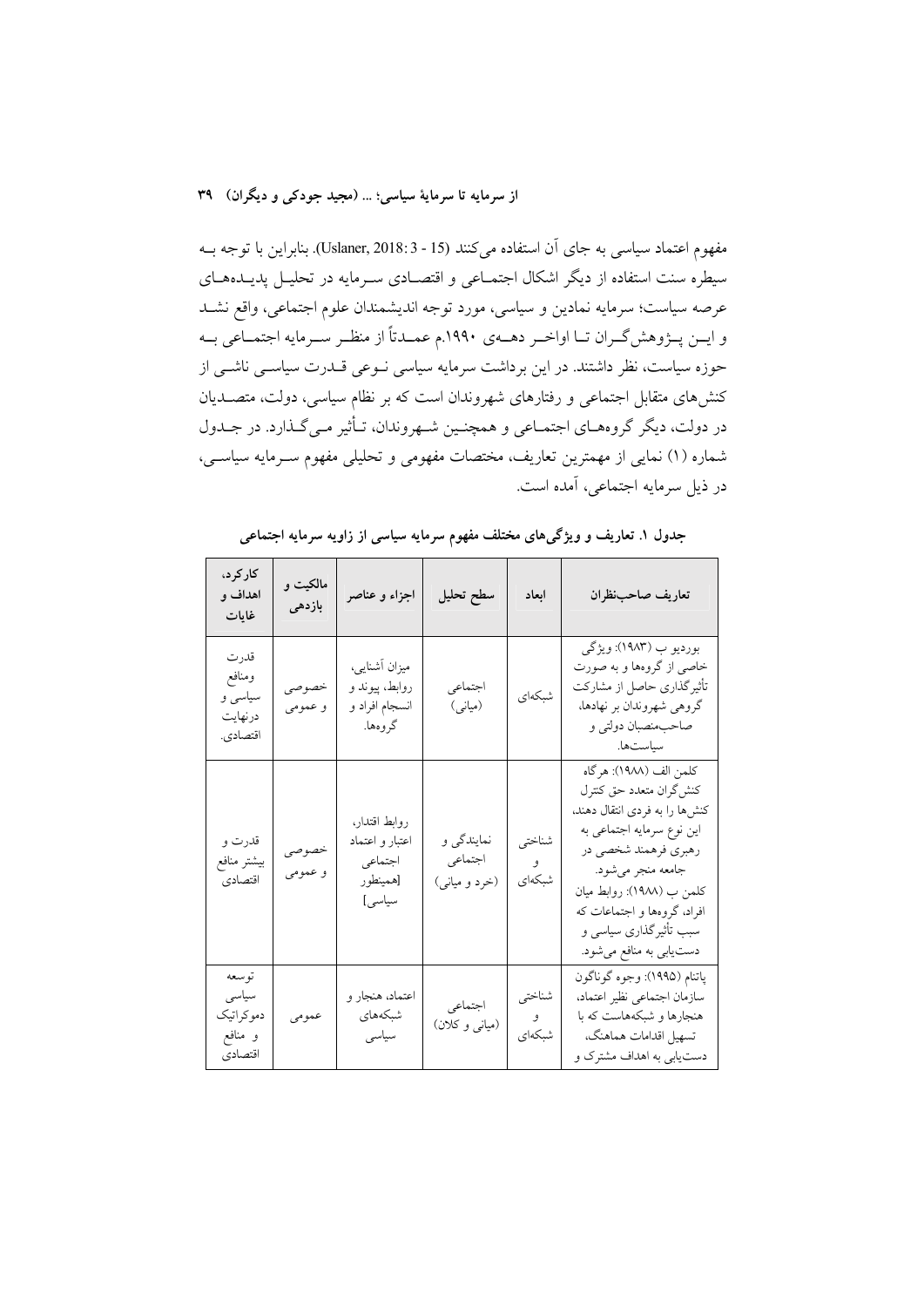|                                                    |                  |                                                     |                                                 |                                   | كارايي جامعه را<br>بهبود ميبخشند.                                                                                                                                |
|----------------------------------------------------|------------------|-----------------------------------------------------|-------------------------------------------------|-----------------------------------|------------------------------------------------------------------------------------------------------------------------------------------------------------------|
| توسعه<br>سياسى<br>دموكراتيك<br>و منافع<br>اقتصادي  | بيشتر<br>عمومى   | اعتماد، هنجار و<br>شبكەهاي<br>سياسى                 | هر سه سطح<br>ولى بيشتر<br>سطح اجتماعي<br>(كلان) | شبكهاي                            | فوكوياما (٢٠٠٠): هنجارهاي<br>همیاری، اعتماد و<br>شبکههایی است که همکاری<br>برای دست٫سی به منافع را<br>تسهيل مينمايد.                                             |
| منافع<br>اقتصادي                                   | خصوصى            | هنجارها و<br>ارزشهاي غير<br>رسمي اخلاقي<br>و شبکهها | فردي و<br>اجتماعي<br>(خرد و میانی)              | شبكهاي                            | لین (2001): سرمایهگذاری در<br>روابط و تعاملات اجتماعی با<br>هدف دسترسی به منابع و<br>بازگشت سود موجود در<br>شبکههای اجتماعی.                                     |
| درنهايت<br>منافع<br>اقتصادي                        | خصوصى<br>وعمومى  | گروهها،<br>همکاری و<br>مشاركت                       | اجتماعي<br>(خرد و میانی)                        | شبكهاي                            | فلورا (٢٠٠٠): توانایی گروه<br>جهت نفوذ و اثرگذاری در<br>توزيع منابع براي واحدهاي<br>اجتماعي                                                                      |
| ارتقاء و<br>توسعه<br>سطح<br>دمو کر اسی<br>در جامعه | خصوصى<br>و عمومي | آگاهی، کنش و<br>رفتار و<br>گروههای<br>سياسى         | اجتماعي<br>(میانی)                              | شناختي<br>$\mathcal{S}$<br>شبكهاي | بوت و ریچارد (۱۹۹۷ و<br>۲۰۰۸): نگرشها و رفتارهای<br>شهروندان که بر نظام سیاسی،<br>دولت، صاحب.نصبان.<br>گروههای اجتماعی و همچنین<br>سایر شهروندان تأثیر می گذارد. |

# ۲۸ نقد و واکاوی همپوشانیها و شبهات مفهومی نظریهٔ سـرمایهٔ سیاســی بــا سرماية نمادين

هرگونه دارایی نامشهود، سمیل و شأن اجتماعی که دیگـران آنـرا بعنـوان ویژگـی متفـاوت، برجسته و همراه با اقتدار به رسمیت بشناسند، نوعی سرمایه نمـادین قــدرت أفـرین اسـت. زبان، ابنیه، نشانها، جایگاه اجتماعی و به همین ترتیب هـر یـک از اشـکال متنـوع سـرمایه، دارای وجهی نمادین با کارکردی قدرت و احترامبرانگیز است. مطالعـات سـرمایه نمـادین، نقطه کور مطالعات عمومی نظریه سـرمایه و مکمـل تحلیـلهـای مارکسیسـتی در مطالعـات بورديو مي باشد. بورديو تحليلهاي اقتصادمحور را از درک وجـوه نمـادين سـرمايه و قــدرت نهفته در آنها ناتوان مـیشـمارد (بوردیـو، ۱۹۸۰: ۱۹۲). در تعبیـر نمـادین، سـرمایه سیاسـی وجـه نمـادين بازتــابدهنــده قــدرت و ســلطه سياســي ســاير اشــكال مــادي و غيرمــادي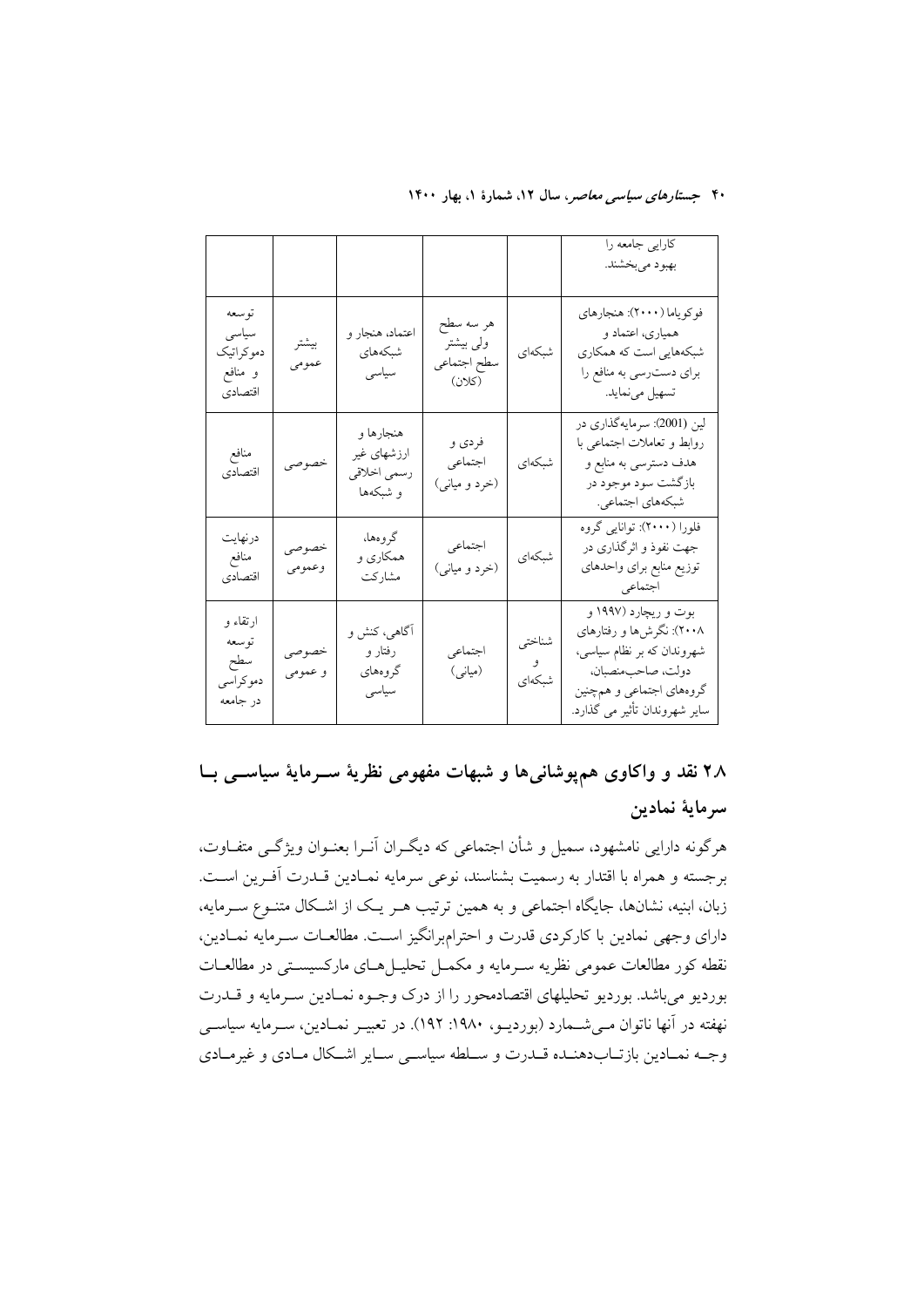سرمایه است. امّا در ادامه با انجام مطالعه بوت و ریچارد (۱۹۹۷) بـه عنـوان اولـین پـژوهش رسمی برمبنای نظریه سرمایه سیاســی و پــژوهش نیــوتن (۱۹۹۹)، نقطــه عطـف دیگــری در مطالعات نظريه سرمايه سياسي محقــق شــد (77 :Magno, 2000). پژوهشــگران متــأخر بــراي نخستينبار از زمان بورديو، علاوه بر وجــه اجتمــاعي، توأمــان وجــه مغفــول مانــده نمــادين سرمایه سیاسی را نیز مدنظر قرار دادند. با آغاز هزاره سوم، توسـعه بهـرهگیـری تخصصــی از توان تحلیلی مفاهیم نمادین سرمایه در مطالعات سیاسی (مفاهیمی مانند باور، اعتمـاد، اقتـدار و مشروعیت سیاسی) به صورت جدی تـری دنبـال شــد. در ایــن مقطـع ماهیــت نمــادین و غیرمادی سرمایه سیاسی در مطالعات قسم بیشتری از پژوهشگران، پیگیری می شود. جــدول شماره (۲) برخی از مهمترین تعاریف و مختصـات مفهـومی و تحلیلـی سـرمایه سیاسـی از زاویه و خاستگاه مفهوم سرمایه نمادین را نشان می دهد.

| کار کر د،<br>اهداف و<br>غايات                    | مالکیت و<br>بازدهى | اجزاء و عناصر                               | سطح تحليل              | ابعاد  | تعاريف صاحبنظران و<br>محققان                                                                                                                                                                                 |
|--------------------------------------------------|--------------------|---------------------------------------------|------------------------|--------|--------------------------------------------------------------------------------------------------------------------------------------------------------------------------------------------------------------|
| منافع و<br>قدرت<br>سياسى                         | خصوصى              | اعتماد و اعتبار،<br>اعتقاد و حمایت<br>سياسى | فردي/نمايندگي<br>(خرد) | شناختي | بانفیلد (۱۹۶۱): دارایی و<br>«سهام تأثيرگذار» سياسي است<br>که مانند پول ساخته، مبادله و<br>خرید و فروش می شود و برای<br>انواع مبادله ميان سياستمداران<br>یا میان سیاستمداران و<br>رأىدهندگان قابل ستفاده است. |
| منافع و<br>قدرت<br>سیاسی و<br>درنهايت<br>اقتصادي | خصوصى              | اعتماد، اعتقاد و<br>حمایت سیاسی             | فردي/نمايندگي<br>(خرد) | شناختي | بورديو الف (١٩٨١): "نوعي<br>اعتبار (سرمايه نمادين) كه<br>برمبناى اعتقاد، اعتماد، باور،<br>شناخت و عملكرد<br>پایهریزی شده که از آن طریق،<br>افراد به يک شخص قدرت<br>زيادي اعطا م <sub>ي</sub> كنند".          |
| قدرت<br>سياسى                                    | خصوصي              | اعتماد و اعتبار<br>اجتماعی و<br>سياسى       | فردي (خرد)             | شناختي | شوگرونسكي (٢٠٠٠): نوعي<br>اعتبار و استعاره از قدرت است<br>که در نظریه سیاسی معنی<br>انباشت منابع و قدرت را<br>درقالب يک مجموعه عناصر                                                                         |

جدول ۲. تعاریف و ویژگیهای مختلف نظریه سرمایه سیاسی از زاویه سرمایه نمادین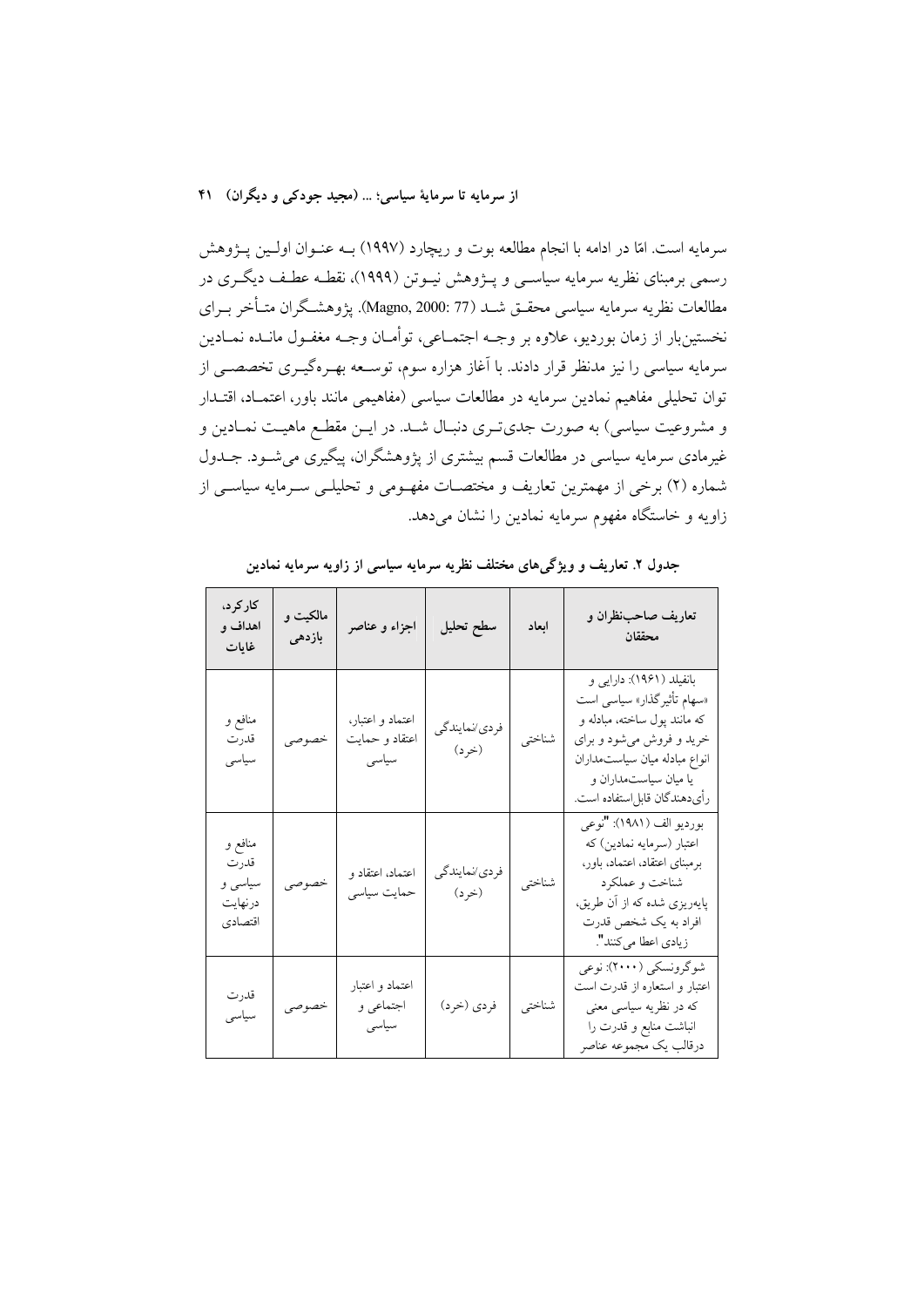|                                                              |                |                                                             |                        |                         | که با استفاده از آن عاملان به<br>یک شخص قدرت سیاسی<br>زیادی میبخشد، متبادر میکند.                                                                               |
|--------------------------------------------------------------|----------------|-------------------------------------------------------------|------------------------|-------------------------|-----------------------------------------------------------------------------------------------------------------------------------------------------------------|
| قدرت و<br>مناصب<br>سياسى                                     | خصوصى          | آگاهي، مهارت<br>و روابط سیاسی                               | سازمانى<br>(میانی)     | شناختي<br>و .<br>شيكەاي | شفر و هیلمن (۲۰۰۰): آگاهی<br>از سیاستهای عرصه فعالیت<br>سازمان به منظور تدوين<br>استراتژیهایی در راستای<br>تحقق منافع سازمانى                                   |
| تأثير گذاري<br>سیاسی به<br>منظور<br>حقوق و<br>منافع<br>مختلف | خصوصى<br>عمومي | اعتبار خوشنامي<br>و نمایندگی                                | فردي (خرد)             | شناختي<br>و<br>شبكهاي   | هاروي و نوسيک (۲۰۰۴):<br>توانایی استفاده از قدرت یا<br>أمريت و كسب حمايت<br>انتخاب كنندگان (اعضا) در<br>شیوه اجتماعی مؤثر که به<br>مشروعيت سياسي<br>منجر ميشود. |
| قدرت و<br>منصب<br>سياسى                                      | خصوصي          | اعتبار و اعتماد<br>سياسى                                    | فردي (خرد)             | شناختي                  | كيسى (٢٠٠٨): سرمايهاي<br>قابل ستفاده براى انواع مبادله<br>میان سیاستمداران یا میان<br>سیاستمداران و رأی دهندگان<br>که مانند پول قابل خرج و<br>پسانداز است.      |
| منافع و<br>سیاسی و<br>اقتصادي                                | خصوصى          | . منابع سازمان<br>.توان و<br>مهارتهاى<br>رهبري يا<br>مديريت | رهبري<br>سازماني (خرد) | شناختي                  | گراتون و همکاران (2019):<br>هرگونه دارایی نامشهود<br>رهبر است که قدرت بیشتری<br>را برای رهبری سازمان به وی<br>اعطا میکند.                                       |

۳۸ نقد و واکاوی همپوشانیها و شبهات مفهومی نظریهٔ سـرمایهٔ سیاســی بــا سرماية كل

بوردیو با توجه به ماهیت طبقاتی جوامع، هـر فـرد، گـروه و سـازمان را دارای سـرمایههـای مختلف در مقادیر متفاوت میدانـد. مــثلاً افــرادی کــه بــه طبقــات متوســط و بــالای جامعــه تعلق دارند به نسبت افراد طبقات پـايين، درمجمــوع از ســرمايه كــل بيشــترى برخوردارنــد. بههمین ترتیب گروهها نسبت به افراد و سازمانها نسبت به گروههـا، از مقــدار ســرمایه کــل بیشتری برخوردار هستند. ولی درنهایت این دولت است که مالک سـرمایه کـل حـداکثری در جامعه است. نگریستن به مفهوم سرمایه سیاسی از زاویه سرمایه کل، دایــره مفهــومی ایــن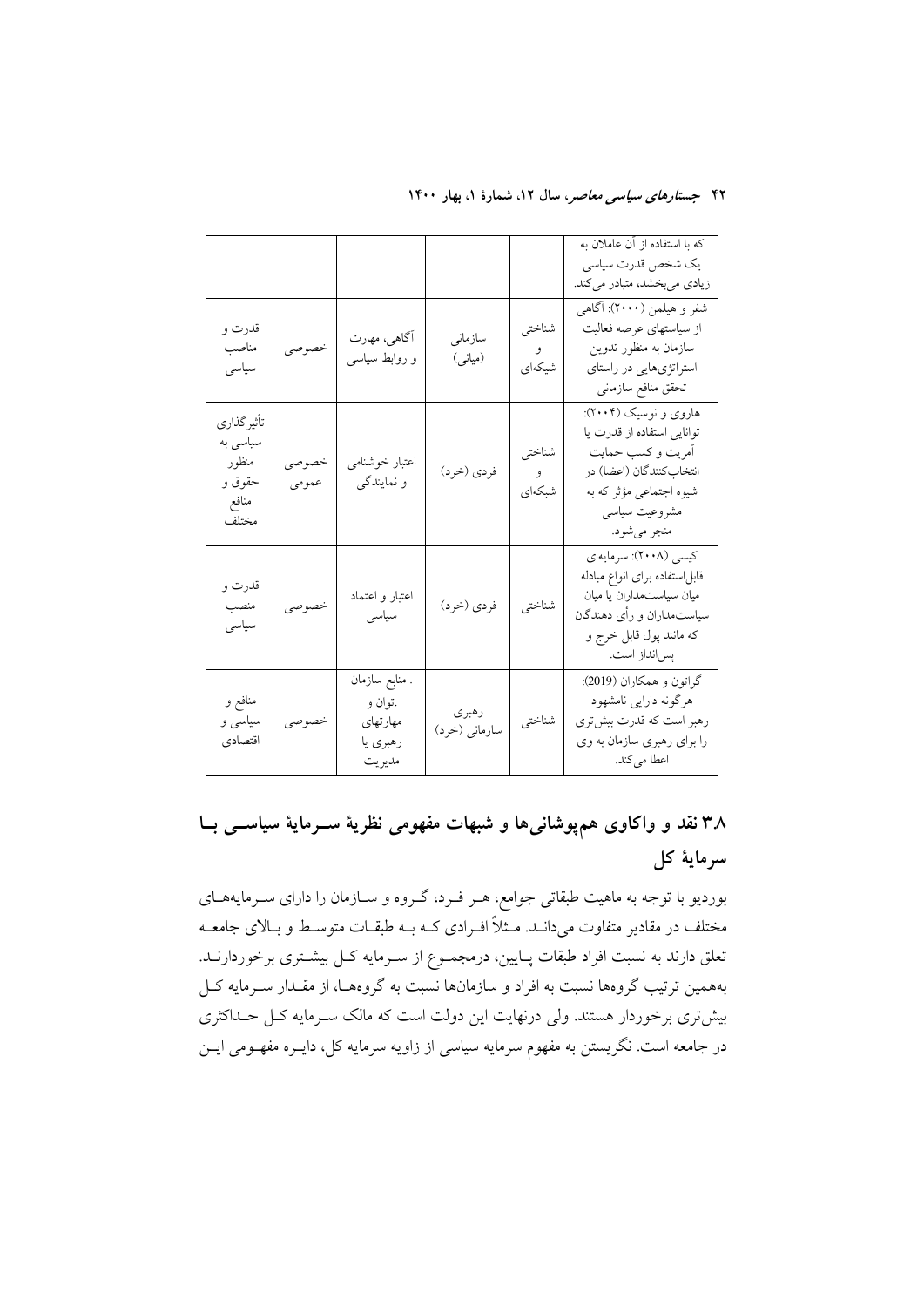نظریه را به ورای مرزهای مفهومی انواع متکثـر سـرمایه، ارتقـاء مـیبخشـد. از ایــن زاویــه، محققانی همچون کیمبرلی کیسی (۲۰۰۸) با استناد به تعریـف سـرمایه کــل بوردیــو، مفهــوم سرمایه سیاسی را در دو معنای حداقلی و حداکثری مفهومپردازی کردهاند:

الف. نگرش حداقلی به سرمایه سیاسی درحکم سرمایهای مرکب از برخــی مؤلفـههــای دیگر اشکال سرمایه؛ کلیتی شامل بخشهایی از سرمایههـای اجتمـاعی، فرهنگـی، نمـادین و انسانی است کـه بـه منظـور دسـتیابی بـه اهـداف و کارکردهـای سیاسـی، مفهـوم پـردازی شده است (Casey, 2008: none).

ب. نگرش حداکثری بــه مفهــوم ســرمایه سیاســی در حکــم ســرمایه ســرمایههــا<sup>۵</sup>؛ آن را مجموعهای شامل همهی انواع سرمایههای موجود در جامعه ( اقتصادی، اجتماعی، فرهنگــی، نمادين، انساني، رواني، حقوقي و...) مي داند و همه سـرمايههـا اعـم از مـادي و غيرمـادي را ذیل کلیت واحد سرمایه سیاسی مفهومپردازی کـرده اسـت. بوردیــو در برخــی آراء خــود از دولت در حکم صاحب سرمایه کل و مالک کلیه سرمایهها، پـاد مــی کنــد. دو مفهــومیــردازی اخیر از سرمایه سیاسی بهویژه مفهومپردازی آخر، برداشتی عمـل گرایانــه و بیشـتر مخـتص علوم سياسي أمريكا از اين مفهوم است (Kimberly Casey, 2008: none). جدول شــماره (٣) مهمترین تعاریف و مختصات تحلیلی سرمایه سیاسی از زاویه سرمایه کل را نشان میدهد.

| کار کر د،<br>اهداف و<br>غايات       | مالکیت و<br>بازدهى | اجزاء و عناصر                                                            | سطح تحليل                                    | ابعاد            | تعاريف صاحبنظران و<br>محققان                                                                                                                                                         |
|-------------------------------------|--------------------|--------------------------------------------------------------------------|----------------------------------------------|------------------|--------------------------------------------------------------------------------------------------------------------------------------------------------------------------------------|
| منافع مختلف<br>و درنهایت<br>اقتصادي | خصوصى<br>و عمومي   | تمامى<br>سرمايههاى<br>موجود: سرمايه<br>اقتصادي،<br>فرهنگي،<br>اجتماعی و… | فردي و<br>اجتماعي (خرد<br>و میانی و<br>كلان) | شناختي<br>شبكەاي | بورديو پ (١٩٩١): سرمايه<br>کل، سرمایهای متشکل از<br>همه اشكال مختلف<br>سرمايهها ست. و دولت<br>نسبت به همه افراد، گروهها<br>و سازمانهای جامعه مالک<br>بيش ترين ميزان<br>سرمايەكل است. |

جدول ۳. تعاریف و ویژگیهای مختلف نظریه سرمایه سیاسی از زاویه سرمایه کل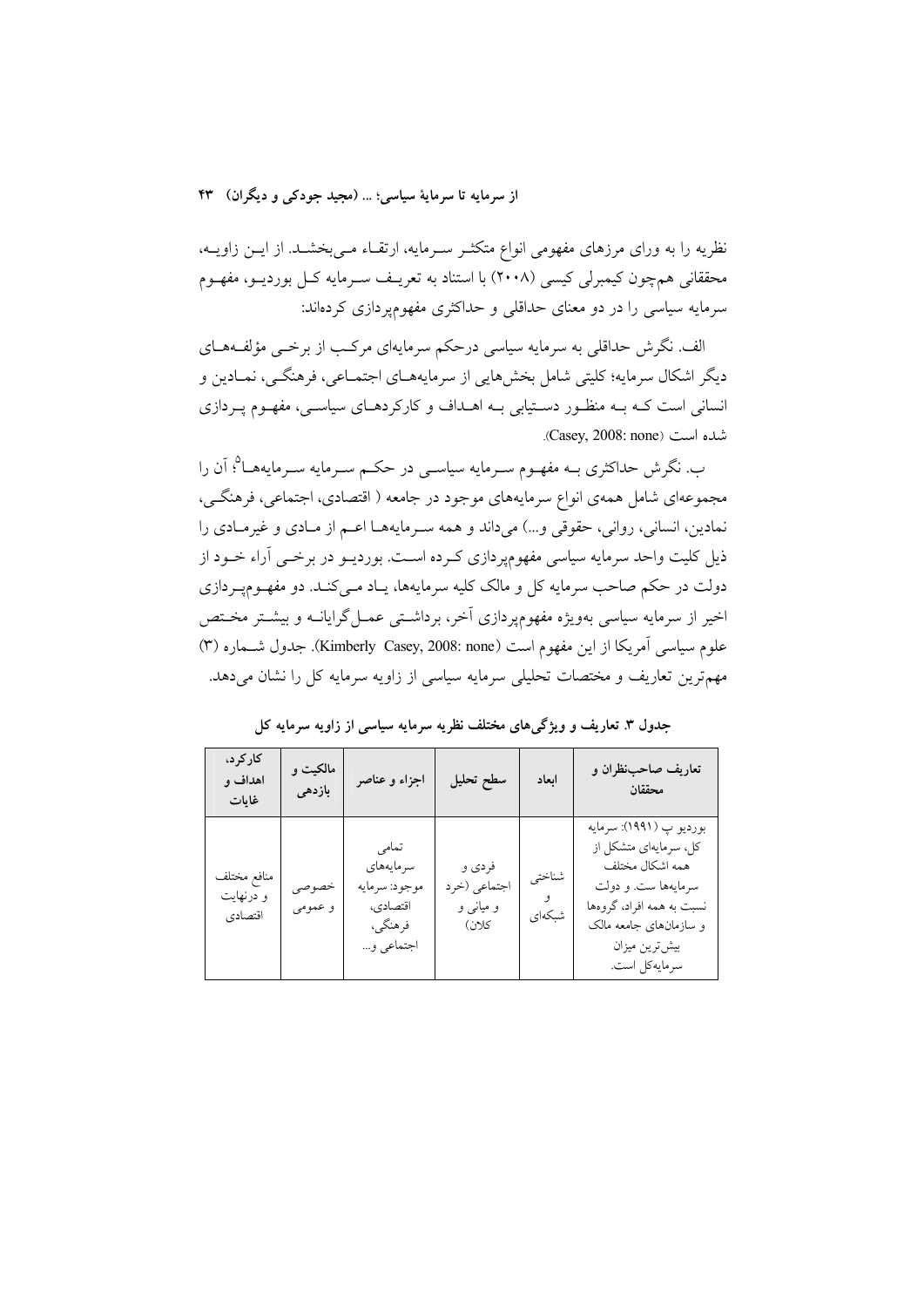۴۴ جستارهای سی*اسی معاصر*، سال ۱۲، شمارهٔ ۱، بهار ۱۴۰۰

| قدرت<br>سیاسی و<br>منافع مختلف<br>ناشی از آن | معمولأ<br>خصوصى  | برخى مؤلفههاى<br>دیگر انواع<br>سرمايه             | فردي يا<br>نمايندگي<br>(خرد)                            | شناختى<br>و<br>شىكەاي | كيسى الف (٢٠٠٨): سرمايه<br>سیاسی مرکب از برخی<br>مؤلفههای دیگر انواع<br>سرمایه است که برای<br>موفقیت در کارزارهای<br>سیاسی ضروری است.<br>کیسی ب (۲۰۰۸): |
|----------------------------------------------|------------------|---------------------------------------------------|---------------------------------------------------------|-----------------------|---------------------------------------------------------------------------------------------------------------------------------------------------------|
| قدرتسياسي<br>و تمامی<br>منافع مختلف          | خصوصى<br>و عمومی | انواع سرمايه<br>اقتصادي،<br>فرهنگي،<br>اجتماعي و… | فردي و<br>اجتماعي<br>(خرد، میان <sub>ی</sub> و<br>كلان) | شناختى<br>و<br>شبكەاي | سرمایه سیاسی متشکل از<br>مجموعهى تمامى ديگر<br>اشکال سرمایه موجود در<br>جامعه است.                                                                      |

همانطور که از تعاریف و مختصات مفهومی سرمایه سیاسم از زوایـا و خاسـتگاههـای مختلـف برمـي[يــد، ايــن ســرمايه اگرچــه اساســاً ناخــالص و مفهــومي انعطــافـپــذير و گسترده است، ولي مختصات اصلي مفهومي اين سرمايه (با تأكيد بر منابع پايـه) بــه صــورت زير قابل تبيين است:

سرمایه سیاسی وجه نمادین حائز اعتبار و قدرت سیاسی سـایر اشـكال سـرمایه مـادی و غیرمادی است کـه سـبب برتـری و اقتـدار دارنـده ایـن سـرمایه در کارزارهـای مختلـف سیاسی میشود و مشروعیت سیاسی وی را تضمین می نماید.

عناصر عمده این سرمایه شامل اعتبار، اعتماد، آگاهی و انســجام سیاســی اسـت. کــارکرد سرمایه سیاسی برای برقراری فرآیند دموکراســی و حکمرانــی خــوب ضــروری و غایــت آن مشروعیت سیاسی است. دیگر مختصات مفهومی و تحلیلی این سرمایه مشــابه اغلــب دیگــر اشکال سرمایه و عام بوده و شامل ابعاد شناختی و شبکهای، هر دو نــوع مالکیــت خصوصــی و عمومي، سطوح سـهگانــه فـردي، ســازماني و اجتمــاعي، قابليــت افــول، ازديــاد، انتقــال و تبدیل پذیری است.

# ۹. نقد عوامل و پدیدههای مؤثر در تکوین نظریهٔ سرمایهٔ سیاسی

با مداقه در سیر تاریخی و یافتههای حاصل از تحلیل انواع تعاریف مفهـوم سـرمایه سیاسـی، مهمترین عوامل و پدیدههای مؤثر در رفع ابهام و تبیین نحـوه اشـتقاق، تکـوین و توسـعهی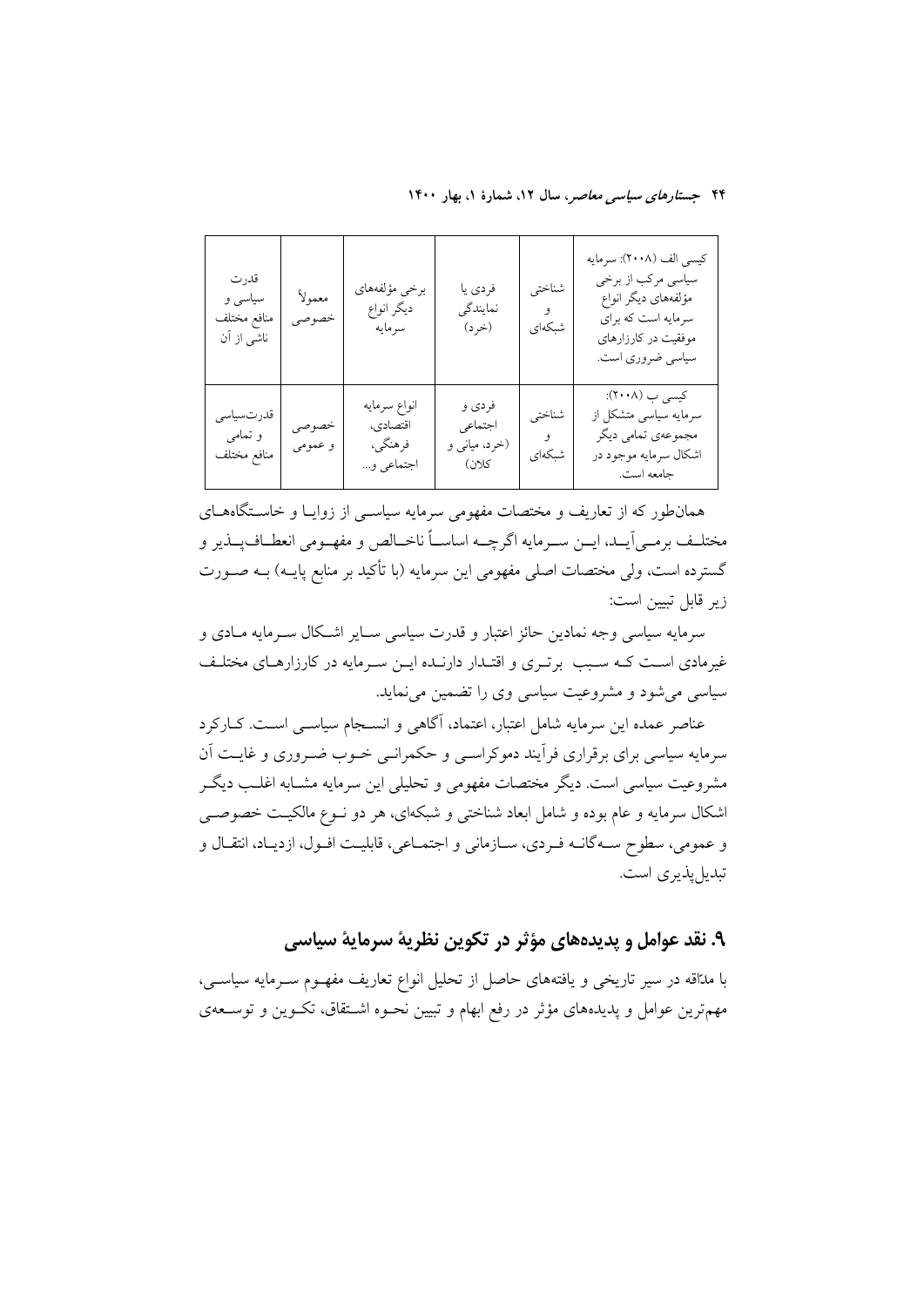از سرمايه تا سرمايهٔ سياسي؛ … (مجيد جودکي و ديگران) ۴۵

توان تحلیلی نظریه سرمایه به طور عام و نظریه سرمایه سیاســی بــه طــور خــاص، در قالــب عوامل چهارگانه زير قابل تبيين است:

۱.۹ پیشینیبودن مفاهیم اجتماعی نسبت به مفاهیم علم سیاست

با توجه به رابطه منطقی جز و کل میان پدیدههای سیاسی با پدیدهها و سرمایههای اجتمـاعی و نمـادين و از ديگرســو جامعيــت مفهــوم ســرمايه كــل و بــه عــلاوه تقــدم زمــاني مفهــوم سرمایه اجتمـاعی نسـبت بـه مفهـوم سـرمایه سیاسـی، همـانطـور کـه دادههـای جـداول شـماره (۱، ۲ و۳) نيـز نشـان مـي(دهنـد؛ وجـود رابطـه مفهـومي – تحليلـي وابسـته ميـان سرمایه سیاسی با سه سرمایه یادآور شده، امری محرز است.

# ۲.۹ نسبت تحولات تاریخی عینی و نظری قــرن بیســتم بــا مفهــوم ســرمایه و تكوين نظرية سرماية سياسى

قرن بيستم قرن تحولات تاريخي عيني و نظري سترگ بوده اسـت. ايــن تحـولات بــه ويــژه متأثر از ماهیت بحرانزای نظامهای سرمایهداری لیبرال دموکراتیک و پیرامون مفهـوم ســرمایه، رخ داد. از جمله وقوع دو جنگ جهـاني، گسـترش ايــدئولوژي كمونيســم و انقــلاب اكتبــر ١٩١٧.م روسيه، ظهور رژيمهاي فاشيستي، ايـده نظـري اقتصـاد كينـزي در نتيجـهي بحـران اقتصادی ١٩٢٩.م ليبرال دموكراسي ها، موج استعمارزدايي و استقلال يابي كشورهاى جنوب، نیاز به رشد و توسعهی سریعتر و درنتیجه گسترش نظریـات نوسـازی، توسـعه و وابســتگی ناشی از آن، تشکیل جهان سوم (ساعی، ۱۳۸۸: ۱۹۸–۱۹۲)، ظهور نظامهای رفاهی سوسـیال دموکراتیــک، نــااَرامی هــا و جنــبش هــای اجتمــاعی –سیاســی دهــهی ۱۹۶۰.م در بطــن دموکراسی های غربی در اعتراض بـه تبعـیض و نـابرابریهـای اجتمـاعی، فرویاشـی اتحـاد جماهیر شوروی و تغییر موازنه قوای دوقطبی نظام بین(لملل در سـال ۱۹۹۰م و بـه مـوازات اّن تحولات نظری ازجمله دور جدید تفکرات انتقادی و دگراندیشانه (یسـت مدرنیسـتی) از دههی ۱۹۷۰.م و ایجاد خلاء، ابهام نظری و تردید در وضعیت و تکلیف جهان پس از گذار از دوران دو قطبـي در ابتـداي دهــه ١٩٩٠م و... (2 -17 :Biersteker, 1993)؛ ايــن تحــولات گسترده به طور مستقیم یا غیرمستقیم متأثر از پدیــده ســرمایه و جنــبش و نظــامهــای لــه یــا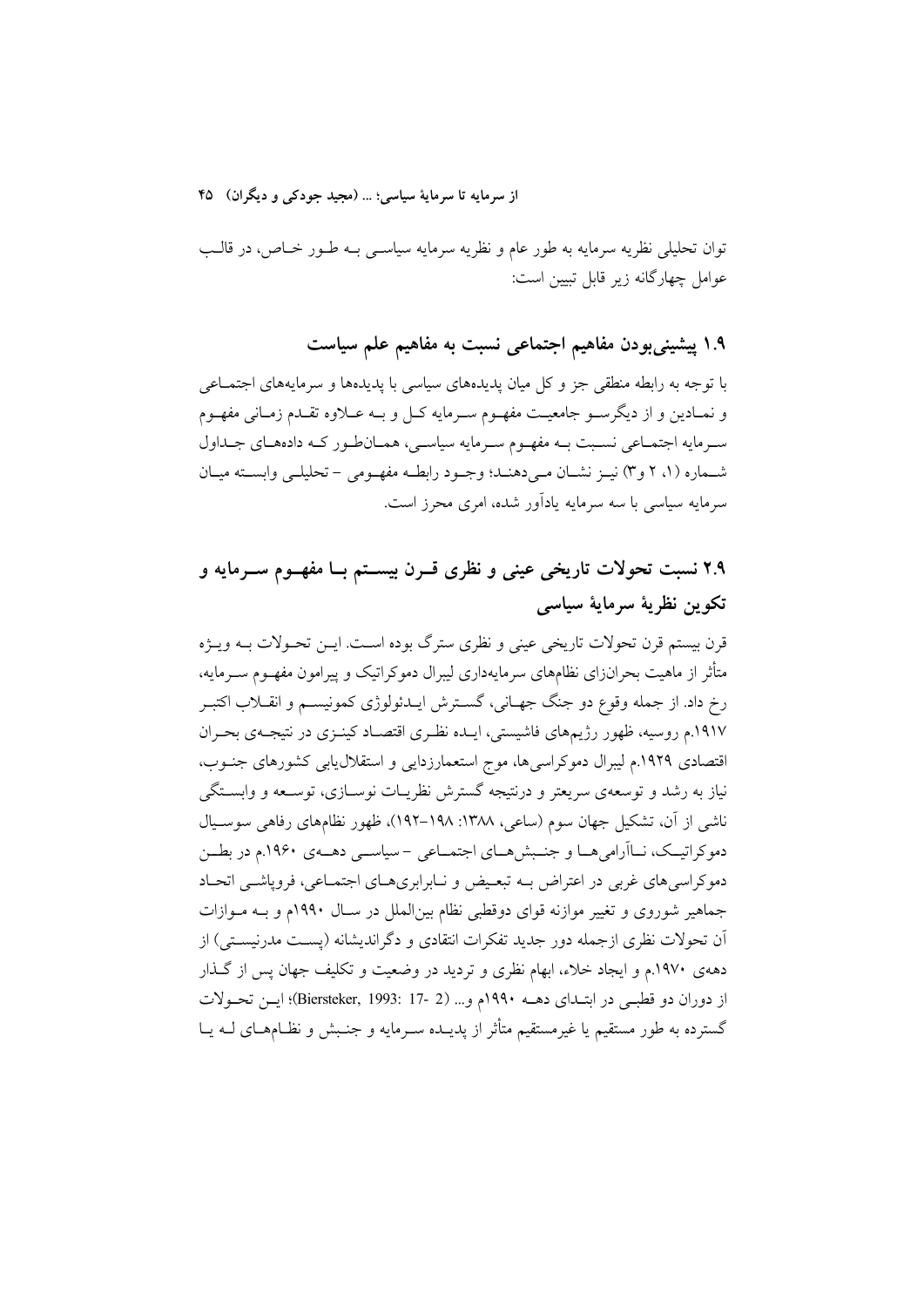علیه سرمایهداری، به وقوع پیوست و منجر به بازتعریف و بسط مفهوم سرمایه شــد. بنــابراین اغراق نیست که از مفهوم سرمایه به عنوان اصلی ترین متغیر تبیـین کننـده تحـولات عینـی و نظري قرن بيستم، ياد شود.

# ۳.۹ پرداخت مفهوم سرمایه در بستر دو پارادایم نظری متفاوت علوم اجتماعی و سیاسی اروپا و آمریکا

با دقت در سیر تاریخی، تشابهات و اختلافات ماهوی دو قطب علـوم اجتمــاعی و سیاســی اروپا و آمریکا و تفاوتهای این دو پارادایم علمی در طرح، اشتقاق و تکـوین مفهـوم نظـری سرمایه، اشکال آن و به ویژه سرمایه سیاسی، می تـوان بــه ســیر تکامــل و درنتیجــه شــناخت ریشهای و صحیحتر مفهوم این سرمایه، نائل آمد. بطورکلی علوم سیاسی بـه لحــاظ تــاریخی شـعبهاي از علـوم اجتمــاعي اســت و علــوم اجتمــاعي أمريكــا بــه طــور تــاريخي وامدار دستاوردهای علوم اجتماعی عصر کلاسیک ارویاست. البتـه شـایان ذکـر اسـت کـه بعـدها علوم اجتماعی جوان اَمریکا (بنیانگذاری دههی ۱۹۳۰.م) به نسبت اروپا، از چنان توســعهای بهرهمند شد که سبک و ماهیت منحصــربفردی را نهادینــه کــرد، بــه طــوری کــه متقــابلاً بــر علوم اجتماعی امروزی اروپا، تأثیر چشمگیری گذاشت. از طرفـی ایـالات متحـده در حیطـه علـوم سیاسـی از ابتـدا گــوی ســبقت را از رقبــای ارویــایی ربــود، بــه طــوری کــه نطفــهی علوم سیاسی اولینبار در اواخر قرن نوزدهم (در دههی ۱۸۸۰.م) در آمریکا، بنیان نهـاده شــد و به سرعت گسترش یافت و تاکنون نیز ایــن کشــور، داعیــهدار جهــانی ایــن رشــته اســت ٔ (خرم شاد، ۱۳۹۲: ۲۵-۲۰). بر همین منوال، واژه سرمایه سیاسی اولین بار در سال ۱۸۴۲.م در ايالات متحده آمريكا استعمال شد و همچنين نظريه اوليه اين سرمايه نيز در ســال ۱۹۶۱.م توسط بانفیلد آمریکایی، مطرح شد. در ادامه این نظریه در ادبیات انتقادی فرانسه به وسـیلهی نئومارکسیست و منتقدی میانهرو به نام بوردیــو (۱۹۸۱) در ذیــل نظریــه اشــکال چندگانــهی سرمایه، انسجام نسبی یافت. علاوه بر سرمایه سیاسی پیشتر انـواع دیگـر سـرمایه از جملـه سبرمايههــاي اجتمــاعي (١٩١۶) و انســاني (١٩۶٢) نيــز ابتــدا در ايــالات متحــده آمريكــا، تکوین یافت. لذا نگاه سرمایه محور بویژه در ابعاد فرامادی، در تاریخچــهی علــوم اجتمــاعی مختلف، خصوصاً علوم سياسي آمريكا مشهود است و اين امر به ماهيت انســان اجتمــاعي و سیاســي (خــاص گــرا، ســودانديش و عمــل گــراي) آمريكــايي، بــازمي گــردد. در ربــع آخــر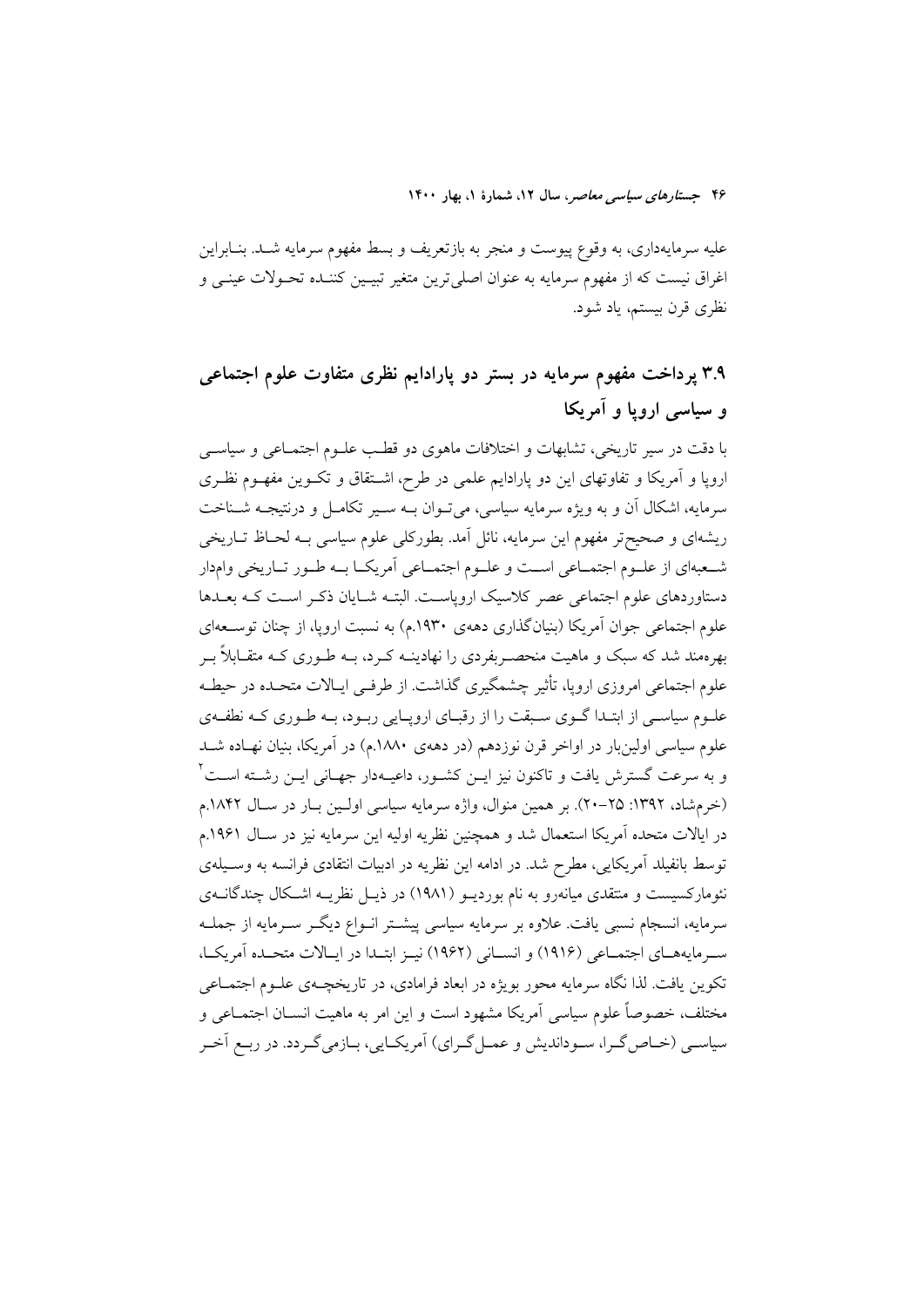قرن بیستم، بــه مــوازات اســتفاده از تــوان تحلیلــی مفهــوم ســرمایه در حــوزههــای مختلــف علوم اجتماعي أمريكا (همچون مطالعات كلمن، لين، پاتنام و فوكوياما)؛ مطالعــات انتقــادي و نئومارکسیستی بوردیو در فرانسه، نقطهی عطفی در تحلیل و نگرش سرمایهای و اشتقاق ایــن مفهوم در حوزههای مختلف علوم اجتماعی (و به ویژه علـوم سیاســی)، بــه شــمار مــی رود (توسلی و موسوی، ۱۳۸۴: ۸–۵). این معانی محققان سایر حـوزههـای اجتمـاعی را نیـز بـه خـود جلـب كـرده، درنتيجـه عــلاوه بـر مطالعــات تخصصــي، حجـم بـالائي از مطالعــات میانرشتهای نیز در حوزه سرمایه سیاسی تولید شد.

۴.۹ فشردگی بازهٔ زمانی اشتقاق و توسعهٔ مفهــومی نظریــهٔ ســرمایه بــه دیگــر اشکال سرمایه بهویژه شکل سیاسی آن در دههٔ ۱۹۸۰.م

با توجه به تحولات علمی —نظری متکثر اواخر قرن بیستم، شواهد حاکی است کــه زمــان و شـرايط مطالعـاتي كـافي بـراي پـرداختن جـامع بـه مفهـوم سـرمايه در سـاير حـوزههـاي علوم اجتماعی و اشتقاق اشکال متأخر و جدید سـرمایه، بــه ویــژه ســرمایه سیاســی، وجــود نداشته است. درنتیجه غیر از همپوشانیهای کتمان ناپذیر برخمی از ویژگیها و ابعـاد عـام اشکال مـادي و معنـوي سـرمايه بـا يکـديگر، مرزهـا و مختصـات مفهـومي متمايزکننـده سرمایه سیاسی از دیگر اشکال سرمایه به طور مناسب مشخص نشده است که این نقـص در مبانی نظری، تحلیل ها و یافتههای بسیاری از پژوهشهای حیطه سرمایه سیاسی تا بـه امـروز، مشهود است. لذا گذشت زمان و توجه بیشتر به این سـرمایه، در ارتقـاء انســجام نظـری آن، مؤثر خواهد بود.

## ۱۰. نتيجهگيري

پژوهش حاضر با نگرشی انتقادی و مبتنی بر رویکرد تاریخ نظریهها، بـه مسـئلهی شــرایط و چگونگی سپر تکوین نظری مفهوم سرمایه سیاسی و شفاف ســازی مختصــات مفهــومی آن، يرداخته است. يافتــههــاي پـــژوهش بــر رونــد تــاريخي و گســترش مفــاهيم بنيــادين نظريــه سرمايه سياسي، عوامل و تحولات (عيني و ذهني) مؤثر در پيـدايش ايــن نظريــه و درنهايــت نقد تناقضات نظری و شفافسازی نسبی مرزهای مفهومی این شکل از سرمایه، تأکید دارد.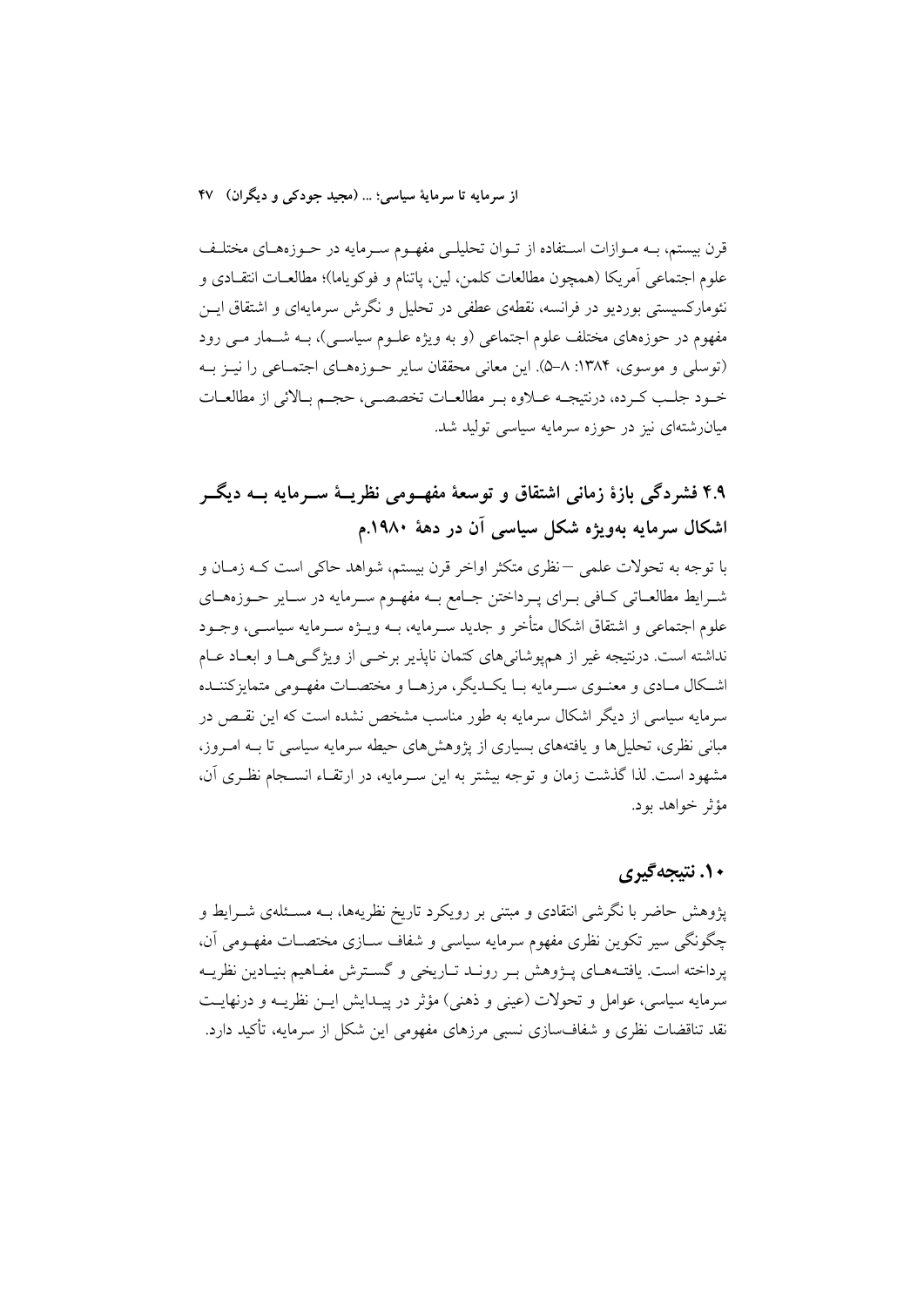اولین استفاده فرامادی از مفهـوم سـرمایه و بـه کـارگیری آن در عرصـهی قــدرت بـه سال ۱۸۴۲.م در ایالات متحده آمریکا، بازمی گردد. امّا به رغــم ایــن قــدمت، انســجام نظـری سرمایه سیاسی تا نیمه دوم قرن بیستم و بلکه تا دههی ۱۹۸۰.م و نـوآوری بوردیــو پیرامــون مفهوم سرمايه به تعويق اُفتاد. مفاهيم بنيادين نظريه سـرمايه سياســي در آثــار صــاحب:ظــران کلاسیک شامل مفاهیم نمادین و خاص سـرمایه سیاسـی از جملـه مفهـوم اعتبـار، اعتمـاد و مشروعیت سیاسی در آراء توکویل و وبر و از دیگر سـو مفـاهیم بینـامرزی و مشـترک ایـن سرمايه با وجه معطوف به سياست سرمايه اجتماعي مانند مفاهيم روابـط متقابـل، مشــاركت، هم ستگی و انسجام سیاسی دورکهایم و زیمل می باشد. همچنین مختصات مفهـومی کنـونی سرمایه سیاسی نیز همپوشانیهای فراوانی با سه شکل اجتماعی، نمادین و سـرمایه کـل دارد. به ويژه درخصوص تداخل مفهومي ايــن ســرمايه بــا مفهــوم ســرمايه اجتمــاعي بايســتي بــه تشابهات و اختلافات مفهومی به این قرار که هر دو سـرمایه از نــوع دارایــی معنــوی، دارای هردو نوع مالکیت خصوصی و عمومی، قابلیتهای عمومی نظیر انباشت، سرمایهگذاری و یــا برعکس خـرج و فرسـايش و تبـديل بـه ديگـر انـواع مـادي و معنـوي سـرمايه، از جملـه پول هستند و اختلافات مفهومی دو سرمایه به این شـرح کـه سـرمایه سیاســی معطـوف بــه قـــدرت و عرصـــه سیاســـت و کـــارکرد و غایـــات اختصاصـــی (تـــأثیر، نفـــوذ، اقتـــدار و مشروعيت سياسي) است. درحالي كــه ســرمايه اجتمــاعي معطــوف بــه روابــط اجتمــاعي و مواهـب و غايـات اختصاصـي (همبسـتگي و انســجام اجتمــاعي) مـيباشــد. امّــا نســبت سرمایه سیاسی با سرمایه نمادین (و ایضاً سرمایه کل) با استناد به تعبیر بوردیــو، بــه صــورت نوعي سرمايه نمادين (يا وجه نمادين ساير اشكال سرمايه) كه بازتاب دهنده قدرت و اقتــدار سیاسی است، قابل تبیین میباشد. در نهایت سرمایه سیاسی، شـکل ناخالصـی از ســرمایه بــا دو وجه اجتماعی و نمادین معطوف به قدرت و با غایت نهـایی مشـروعیت سیاسـی اسـت. به این ترتیب، مهمترین عوامل مؤثر در روند تکوین و ایجاد اغتشاشات نظری در مفهوم ایــن سرمایه در قالب چهار دسته موارد زیر، قابل تبیین است:

الف. ماهيت اجتماعي پيشيني مفاهيم علم سياست و قــديم و متــداولتـر بــودن مفهــوم سرمايه اجتماعي به نسبت سرمايه سياسي.

ب. فشردگی و محدودیت بازه زمانی اشتقاق و توسعهی مفهومی نظریه سرمایه به دیگـر اشکال سرمایه، بهویژه شکل سیاسی آن در طی دههی ۱۹۸۰.م.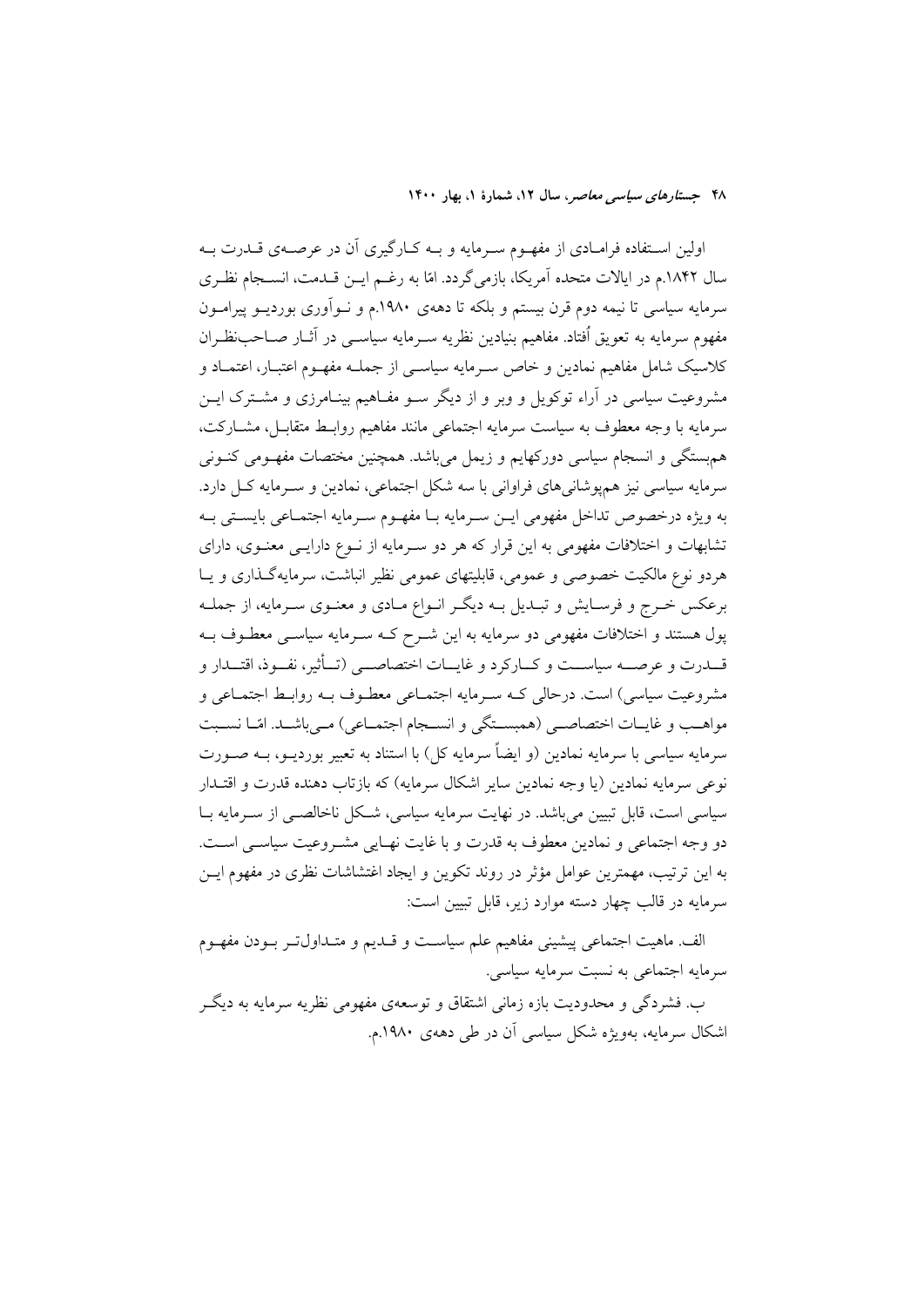ج. تداوم تقابل دو جريان فكرى – عينى ليبراليســم و سوسياليســم بــا محوريــت مفهــوم سرمایه که یویـایی اشـتقاق و تکـوین فزاینـده و در مـواردی اغتشـاش مختصـات مفهـومی نظریه سرمایه، بهویژه نظریه سرمایه سیاسی را در پی داشته است.

د. تکوین مفهوم سرمایه بــه ویـــژه ســـرمایه سیاســـی در قالــب تقابــل دو پــارادایـم نظــری علوم اجتماعی – سیاسی خاص گرا، سوداندیش و عملگرای آمریکا و در ادامه و بـه مــوازات أن از ربع أخر قرن بيستم به بعد، علوم اجتماعي انتقادي ارويا (فرانسه).

از طرفی شایان گفتن است که متأخر بودن مفهوم سرمایه سیاسی نسبت به دیگ اشـکال ســـرمايه، ســـيطره تـــاريخي مفهـــوم كلاســـيک و اقتصـــادي ســـرمايه و چيرگـــي نســـبي سرمايه اجتمـاعي در تحليـل مســائل سياســي در ربــع أخــر قــرن بيسـتم، مجـال كــافي بــه یژوهش گران نداده است. در عین حال، خلط مفهومی این سرمایه بــا دیگــر اشــکال ســرمایه توسط برخی از پژوهشگران متأخر نیز تا حدودی استقلال مختصــات نظـری ایــن مفهــوم را با چالش مواجه ساخته است. با این تفاسیر بررسی شمار و محتوای مطالعات یک دهه اخیــر (مانند پژوهش های بوت و ریچارد، کیسهی، نایـدن و گراتـون)، نشـان مـی دهـد کـه تعـداد مطالعــات تخصصــي و اســتقلال مرزهــاي مفهــومي نظريــه ســرمايه سياســي بــه نســبت دهههای قبـل، از رونـدی مترقیانـه برخـوردار بـوده اسـت. در پایـان بـا توجـه بـه وجـود یرسش هایی در خصوص مختصات مفهومی سرمایه کل و نسبت آن با سایر اشکال سـرمایه و بهویژه سرمایه سیاسی؛ نقد و واکاوی مختصات مفهومی و تحلیلــی ایــن شــکل از ســرمایه نیز به پژوهش گران، پیشنهاد میشود.

## **یے نوشتھا**

- ١. اصطلاح ژارگون، در ارتباط با گويش زباني محاوره، نازل، مربوط به اجتماع يـا صـنفي خـاص و گاهاً لغات جدید و بعضاً نامأنوس تحمیلی از دیگر زبانها به زبان مادری یک ملت، مطرح اسـت. این اصطلاح پیشتر در ارتباط با گویش و کلمات عامیانه و نـازل مـردم و بـه ویـژه اقشـار لـومپن جامعهی روسیه، استفاده میشـده اسـت. بــه تعبیــری دیگــر ایــن واژه برگرفتــه از زبــان رمزآلــود موسوم به زرگون در ادبیات ایرانیان است.
- ۲. درحالی که تاریخچهی استقلال علوم سیاسی از علوم اجتماعی بـه صـورت یـک رشـته آکادمیـک مستقل در اروپا، حداکثر به اواسط قرن بیستم میلادی، باز میگردد. برای مثـال در فرانســه تبــدیل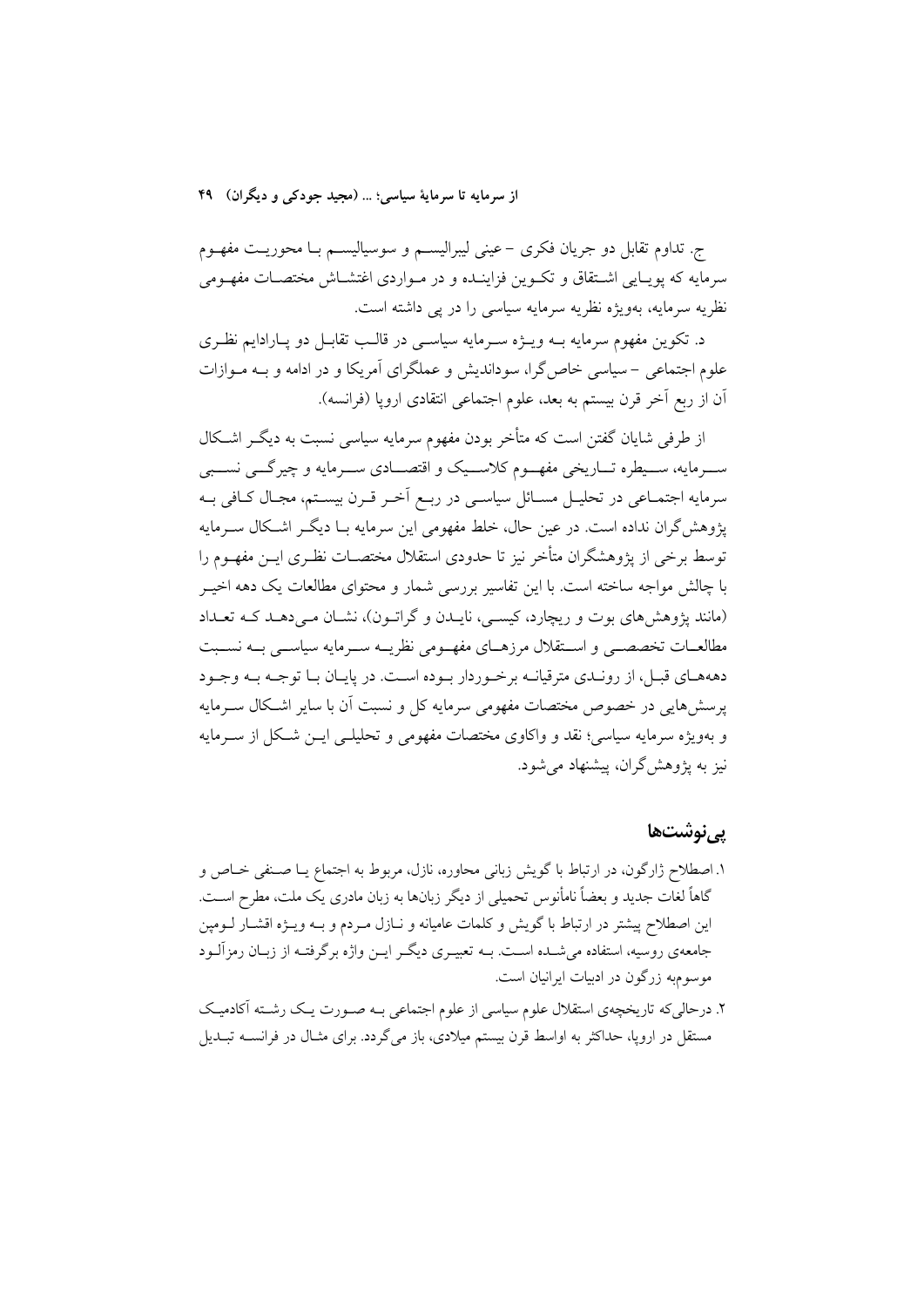مدرسەی آزاد علوم سیاسی به انستیتوی مطالعـات سیاســی و تشــکیل بنیـاد ملــی علــوم سیاســی (بهعنوان نخستین مؤسسه علوم سیاسی مستقل این کشور) به سال ۱۹۴۵.م، بازمی گردد.

- ۳. در اینجا بهتر است به قرائت خاصی از سرمایه سیاسی که در واقــع نــوعی برداشــت اجتمــاعی و مدنی از آن است، تحت عنوان سرمایه دموکراتیک (Democratic capital) نیز اشاره شــود. پیرســون و تابلینی (۲۰۰۶) سرمایه دموکراتیک را نبوعی دارایبی و سبهام مبدنی یک ملت در ارتباط ببا تجربیات تــاریخی|ش از دموکراســی و همچنــین بــروز دموکراســی در ســایر کشــورها از جملــه کشورهای همسایه آن، تبیین میiمایند. آنها افزایش سرمایه دموکراتیک را با کاهش میـزان خــروج از دموکراسی و کاهش نرخ استبداد حکومت، می سنجند. به نظر ایشان سرمایه دموکراتیک بـالاتر با افزایش ثبات در حکومت دموکراتیک، و تحریک رشد و توسعه در حوزههای مختلف ازجملـه حوزههای اقتصادی و سیاسی، همراه است (Persson & Tabellini, 2006: 89).
- ۴. په شک زمانهي زندگې پورديو (۱۹۳۰–۲۰۰۲) نيز در جهت گپ ی هياي نظري وي، تأثير گيذار بوده است. بوردیو در دهکدهای در جنوب شرق فرانسه متولد شد. سپس برای تحصـبلات عـالی عازم پاریس شده و در همین دوران نگاه محقرانه پایتخت نشینان فرانســه و جامعــه طبقــاتی آن را درک کرده است. همچنین وی چندین سال را بابت انجام خـلـمت سـربازی در دهـههـای ۱۹۵۰ و ۶۰ در الجزایر سیری کرد و همچنین تدریس و مطالعـه در الجزایـر (در سـالهـای اوج وقـوع قیامهای استقلال خواهانه این مستعمره سابق فرانسه) داشت. لـذا وی در حـد اعـلا، جلـوههـای کژخیم نظام سرمایه داری و مظاهر سلطه را چه در جامعهی توسعهیافته فرانســه و چــه در کشــور مستعمره الجزاير، تجربه كرده و تأثير يذيرفته است.
- ۵. سرمایه سیاسی درحکم سـرمایه سـرمایههـا، متشـکل از همـهی سـرمایههـای مـادی و فرامـادی موجود است:

Political Capital = Institutional Capital + Human Capital + Social Capital + Economic Capital + Cultural Capital + Symbolic Capital + Moral Capital.

#### كتابنامه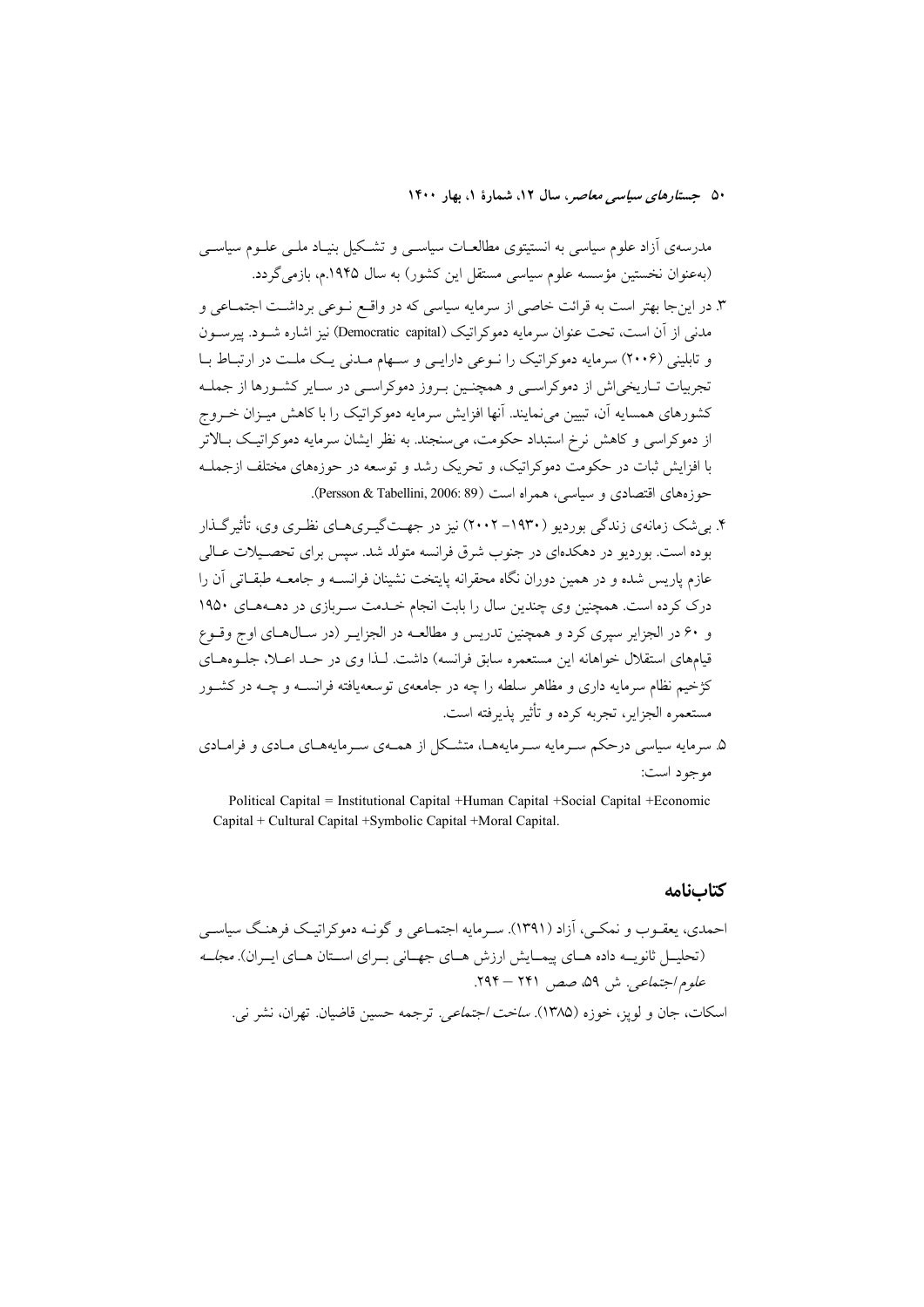- Bénit-Gbaffou, Claire; Katsaura, Obvious (2014). "Community Leadership and the Construction of Political Legitimacy: Unpacking Bourdieu's 'Political Capital' in Post-Apartheid Johannesburg". International Journal of Urban and Regional Research. 38 (5): 1807-1832.
- Biersteker, T. J. (1993). Evolving perspectives on international political economy: twentiethcentury contexts and discontinuities. International Political Science Review, 14(1), 7-33.
- Birner, R., & Wittmer, H. (2000). Converting social capital into political capital, In Eighth Biennial Conference.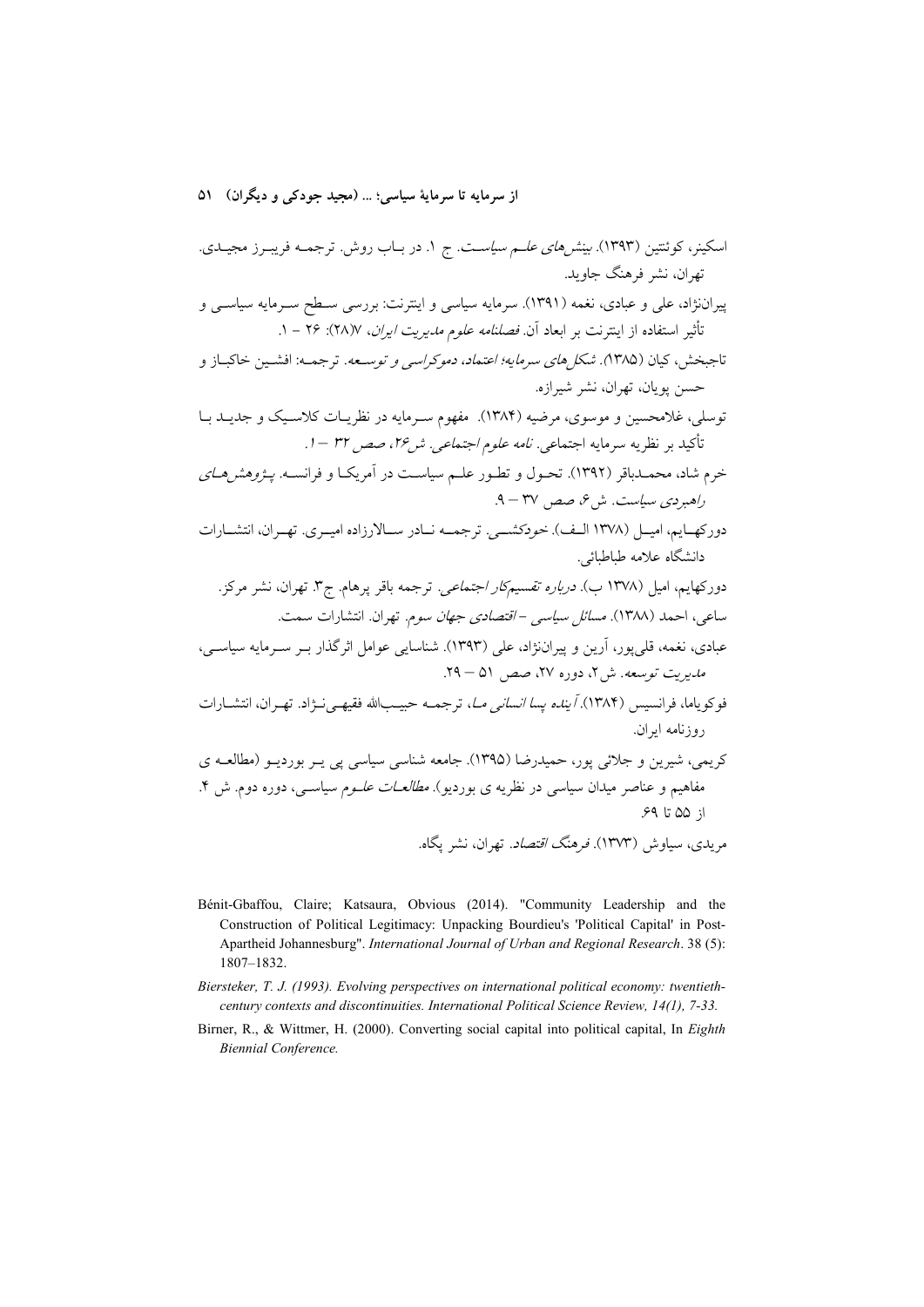- Blumentritt, T., & Rehbein, K. (2008). The Political capital of foreign subsidiaries: An exploratory model. *Business & Society*, Vol 47. No 2. Pages 242-263.
- Booth, J. A., & Richard, P. B. (1998). Civil society, political capital, and democratization in Central America. *The Journal of Politics*, *60*(3): 780-800.
- Booth, J., & Richard, P. (2007, April)*. Social and political capital in Latin American democracies*, *In Annual meeting of the Midwest Political Science Association*, Palmer House Hotel, Chicago, IL.
- Bourdieu, P. (1983). Ökonomisches Kapital, kulturelles Kapital, soziales Kapital. In: Kreckel (1983):183-198.
- Bourdieu, P. (1986). The Forms of Capital. In: Richardson. pp 241-258.
- Bourdieu, P. (1991). Language and symbolic power. Harvard University Press.
- Carlin, Bruce Ian, Bhagwan Chowdhry, and Mark J. Garmaise (2011). "Investment in organization capital." Journal of Financial Intermediation.
- Casey, K. (2008). Defining political capital: A reconsideration of Bourdieu's interconvertibility theory. *St Louis, USA: Lab for Integrated Learning and Technology*: University of Missouri.
- Coleman, J. S. (1988). Social capital in the creation of human capital. *American journal of sociology*, The University of Chicago Press, *94*: 95-120.
- Coleman, James Samuel (1990). *Foundations of Social Theory*. Cambridge: Harvard University Press.
- Edvinsson L, Malone MS (1997) Intellectual capital: realizing your company's true value by finding its hidden roots. HarperBusiness, New Yor
- Farr, J. (2004). Social capital: A conceptual history. Political theory, 32(1), 6-33.
- Fukuyama, F (2001). Social capital, civil society and development. Third world quarterly, 22(1), 7-20.
- Fukuyama, M. F (2000). Social capital and civil society. International Monetary Fund.
- Gabriele Gratton, Richard Holden, and Barton E. Lee .(2019) Political Capital.August 30, 2019. 13th Annual Organizational.
- Grootaert, C., & van Bastlaer, T. (2002*). Understand and Measuring SocialCapital*. Washington DC, World Bank.
- Hanifan L. J. (1916). New Possibilities in Education. Annals of the American Academy of Political and Social Science, Vol. 67, (Sep., 1916), 130-138.
- Harvey, M., & Novicevic, M. (2004). The development of political skill and political capital by global leaders through global assignments. *The International Journal of Human Resource Management*, Vol 15 .No (7): Pages 1173-1188.
- Harvey, M., & Novicevic, M. (2004). The development of political skill and political capital by global leaders through global assignments. *The International Journal of Human Resource Management*, *15*(7): 1173-1188.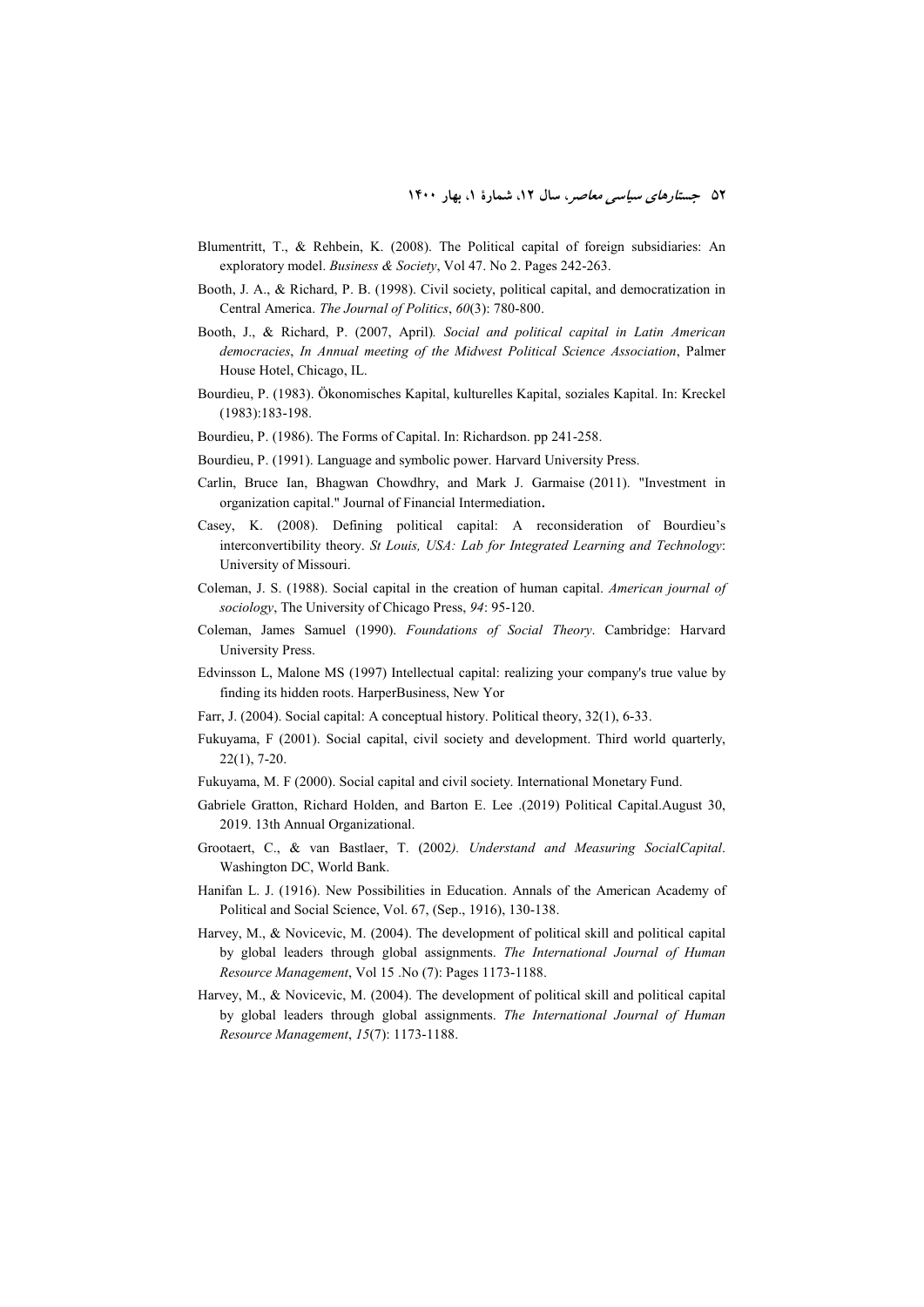- Häuberer, Julia (2011). *Theory Social Capital*. Charles University in Prague Press. Czech Republic.
- Kjaer, Ulrik. (2013) Local Political Leadership: The Art of Circulating Political Capital, *Local Government Studies*, 39. 2. 253-272.
- Lee, A. (2005). Invest or spend? Political capital and statements of administration policy in the first term of the George W. Bush presidency. Georgia political science association, conference proceedings.
- Lévi-Strauss, Claude (1955). The Structural Study of Myth, *Journal of American Folklore*. 68(270). 428 – 44.
- Lin, N. (2001). *Social Capital*: A Theory of Social Structure and Action. Cambridge University Press.
- Macaulay, T. B. (2008). The History of England from the Accession of James II. Vol. V. Bibliobazaar, LLC. P.
- Magano, C (2000). *Gender & democracy: exploring the growh of political capital in womans NGO in Israel*. Phd Thesis, university of Columbia.
- Magno, C. (2008). Refuge from crisis: refugee women build political capital. Globalization, societies and education, 6(2), 119-130.
- McDonald, Chris; Kirk-Brown, Andrea; Frost, Lionel; Van Dijk, Pieter; Rainnie, Al (2013). "Partnerships and Integrated Responses to Rural Decline: The Role of Collective Efficacy and Political Capital in Northwest Tasmania, Australia". Journal of Rural Studies. 32: 346–356.
- Mercer, C. (2004). Engineering Civil Society: ICT in Tanzania. Review of African
- Moore, Jerry D. (2009). "Claude Levi-Strauss: Structuralism". Visions of Culture: An Introduction to Anthropological Theories and Theorists. *Walnut Creek*, California: Altamira. pp. 231–247.
- Nayden, N. (2011). *Political capital conceptualization: reclaiming the heart of democracy*. Sofia University, http://scholar.google.com/scholar?q=Nayden%2C+Nikolay +..
- Newton, K. (2001). Trust, social capital, civil society, and democracy. *International Political Science Review*, *22*(2): 201-214.
- Norris, Pippa, and Ronald Inglehart (2005). "Gendering Social Capital: Bowling in the Women's Leagues?" Gender and Social Capital. Ed. Brenda O'Neill. Routledge, 2005, Ch. 4, 73-98.
- Persson, Torsten, and Guido Tabellini (2006b). "Democratic Capital: The Nexus of Political and Economic Change." National Bureau of Economic Research Working Paper 12175.
- Putnam, R. D. (1995), Bowling Alone: Americans Declining Social Capital *, Journal of Democracy*, Vol.6, No.1: 65- 78.
- Putnam, R. D. (2000). Bowling alone: American's declining social capital. In Culture and politics (pp. 223-234). Palgrave Macmillan, New York.